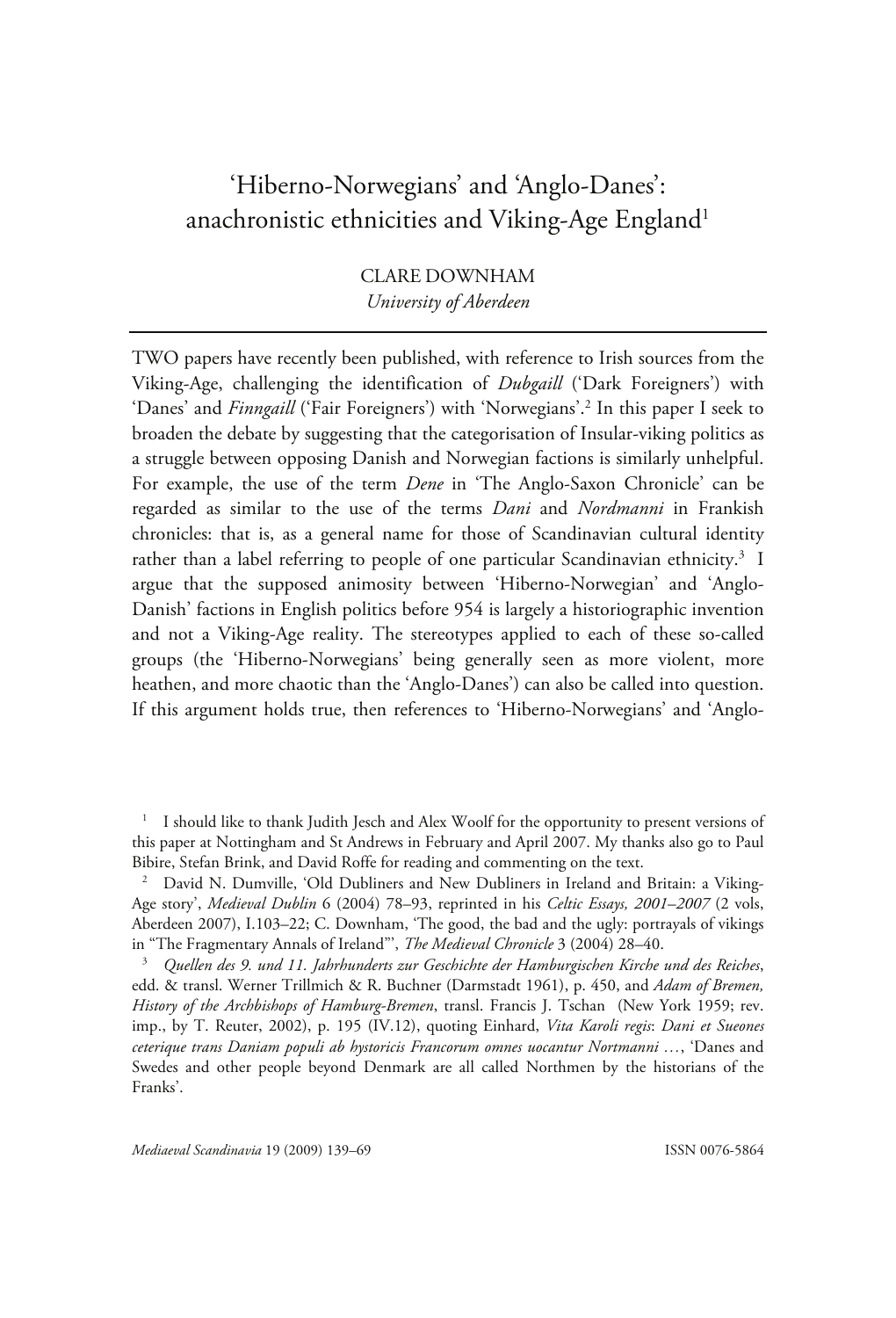Danes' in modern narratives about Viking-Age England may merit some reconsideration.4

## 'HIBERNO-NORSE' OR 'HIBERNO-NORWEGIAN'?

I should first comment on the term 'Hiberno-Norse' which frequently appears in modern historical writing. It is sometimes found in contrast to 'Anglo-Danes' but its meaning seems to vary at the hands of different authors. In its broadest sense 'Hiberno-Norse' is sometimes (inaccurately) used by scholars to refer to all Scandinavians linked to the Gaelic-speaking areas of Ireland and North Britain. However, the term is more often used with reference to vikings from Ireland. The meaning of 'Norse' is problematic. Sometimes it is applied to Scandinavians in general, and sometimes it is used specifically to mean 'Norwegians'. According to the *Oxford English Dictionary* the word Norse is first recorded in the English language in 1598; it was derived from the now obsolete Dutch word *noordsch*. 5 In origin it means 'northern' or 'nordic', and its early use was as a linguistic label.

<sup>4</sup> In this article I use 'viking' as a cultural label; I avoid 'Norse', 'Norsemen', and 'Northmen', because all these terms have been used in English-language historiography with specific reference to Norwegians, and they can therefore be misleading in a more general context. I consider 'Scandinavian' to be often inappropriate in a colonial situation, for it does not reflect the hybrid identities which developed. Hybrid names including 'Anglo-Scandinavian', 'Hiberno-Scandinavian', 'Scoto-Scandinavian', and 'Britanno-Scandinavian' might suit, but it would often be difficult when reading Insular primary sources to know which of these subgroups one is dealing with. In the Middle Ages the name 'viking' was used to describe Norse-speaking seaborne raiders, although its meaning has broadened considerably in modern popular usage. The term has a drawback: 'viking' can conjure up a caricature of a warrior in a longship, much as the word 'Norman' invites the stereotype of a knight on horseback. Neither emblem is fully representative of a society, although it can be said to communicate something vital. 'Viking'-activity characterised the colonies founded in the Scandinavian diaspora where power was based on dominance at sea and on military prowess. Here 'viking' can be seen to have some relevance as a cultural label, for the resources of whole communities were drawn on to build ships and supply expeditions, and the impact of raiding and trading reached beyond those who were involved in seafaring. This can be seen economically, socially, and also in matters of religion: Neil Price, *The Viking Way: Religion and War in Late Iron Age Scandinavia* (Uppsala 2002). The terminology used for these peoples is currently a matter of debate, and it will be interesting to see how the arguments develop in future years. For some comments on the baggage associated with the word 'viking' (akin to that associated with the word 'Celt'), see J. Langer, 'The origins of the imaginary viking', *Viking Heritage Magazine* 4 (2002), available online at http://www.abrem.org.br/viking.pdf (accessed 22/02/08). 5 *Oxford English Dictionary*, edd. John Simpson & E. Weiner (2nd edn, 20 vols, Oxford

1989), X.519.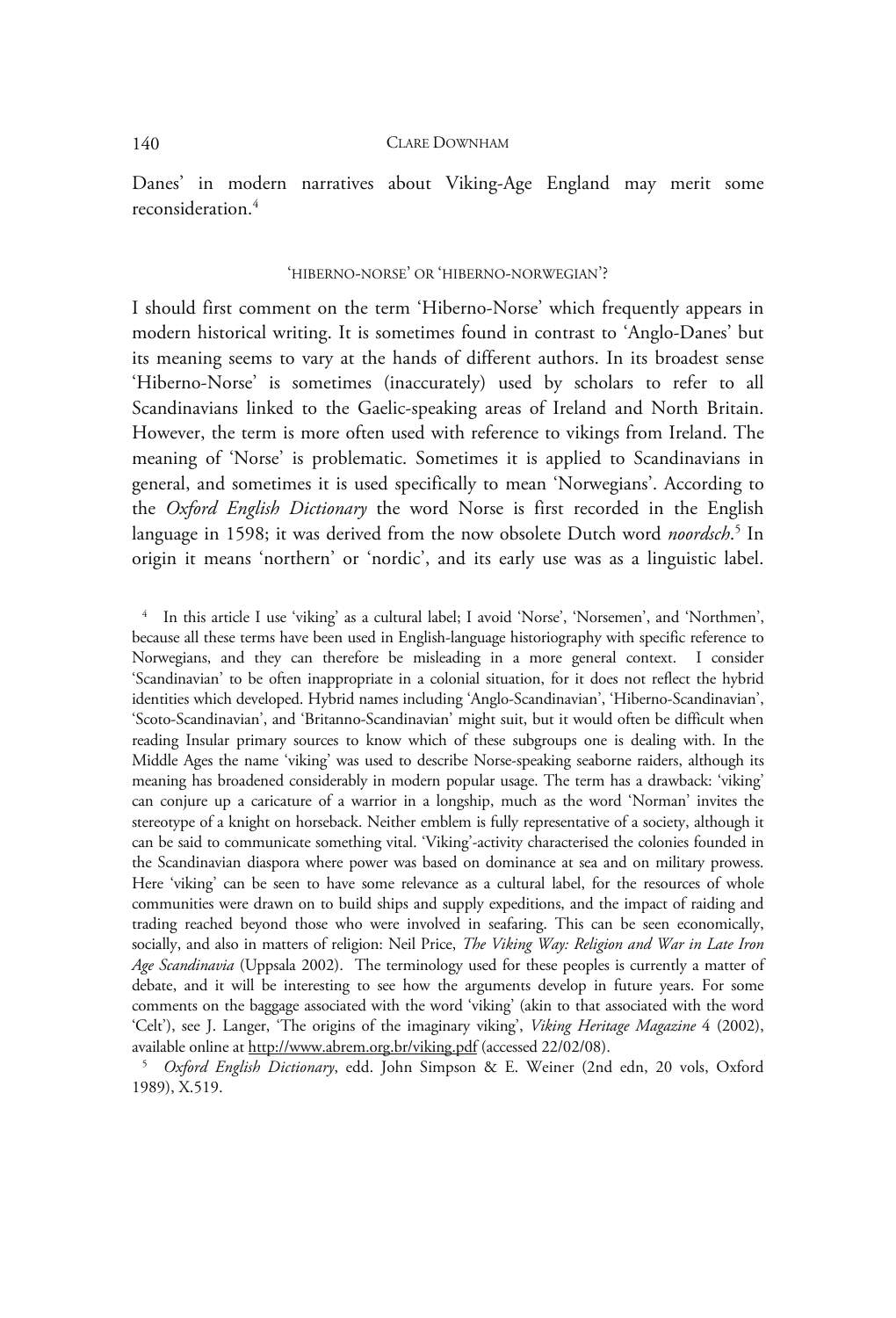Walter Scott introduced the term 'Norseman' into Scots and English in 1817.<sup>6</sup> He also popularised the word 'Norse' as a people-name (rather than just a linguistic term), although it had been used thus by Scottish authors from the seventeenth century.7 Since the nineteenth century, use of the term 'Norse' has been criticised as having a Norwegian bias.<sup>8</sup> This bias seems to reflect usage of the word in Scottish historiography and literature where 'Norse' has often been employed to mean 'Norwegian', and this interpretation has spread more widely. The Scottish usage may point to an alternative Scots derivation of 'Norse' from *norsk* as meaning 'Norwegian' in modern Scandinavian languages.<sup>9</sup> Or it may be due to the fact that Norway was regarded as the natural homeland of the viking-settlers who came to north Britain.10 The use of 'Hiberno-Norse' and 'Norse' as ethnic labels can cause confusion, as different authors have used these terms to mean different things. The use of 'Hiberno-Norse' meaning 'Hiberno-Norwegian' is particularly troublesome, as I hope to demonstrate in this paper through analysis of the terminology used by mediaeval authors and modern historians.

# VIKINGS IN 'THE ANGLO-SAXON CHRONICLE'

It is evident that Latin words *Nordmannus* and *Danus* were used interchangeably in European chronicles composed in Latin during the ninth and tenth centuries.<sup>11</sup> One should therefore question whether their Old-English equivalents, *Norðmenn* and *Dene*, were used to distinguish separate ethnic groups in the First Viking-Age.

<sup>6</sup> *Ibid*., X.520. The first known appearance of the term 'Norseman' is due to Walter Scott, *Harold the Dauntless. A Poem in Six Cantos* (London 1817); P. Roberts, 'Sir Walter Scott's contributions to the English vocabulary', *Proceedings of the Modern Language Association of America* 68 (1953) 189–210, at p. 198. 7

 Alexander Garden, *A Theatre of Scottish Worthies: and the Lyf, Doings, and Deathe of William Elphinston, Bishop of Aberdeen*, ed. Alexander Laing (Glasgow 1878), p. 17: 'I gave att Largs a foull yet famous foile, where numbers of thy Norces left yet ly'; Walter Scott, *The Pirate*, edd. Mark Weinstein & A. Lumsden (Edinburgh 2001), pp. 10–11, 'Land … in the possession of the Norse inhabitants' (this was first published in 1822).

 Andrew Wawn, *The Vikings and the Victorians. Inventing the Old North in Nineteenth*  Century Britain (Cambridge 2000), pp. 4, 148.<br><sup>9</sup> Scottish National Dictionary, ed. William Grant (10 vols, Edinburgh 1941–76), VI.443.<br><sup>10</sup> See below, pp. 152–3.<br><sup>11</sup> Jean Renaud, *Les Vikings en France* (Rennes 2000), p.

*in the Viking Age* (Oxford 2002), pp. 116–18; P. Bouet, 'Les chroniqueurs francs et normands face aux invasions vikings', in *L'Héritage maritime des vikings en Europe de l'ouest*, ed. Élisabeth Ridel (Caen 2002), pp. 57–73, at p. 59, n. 6.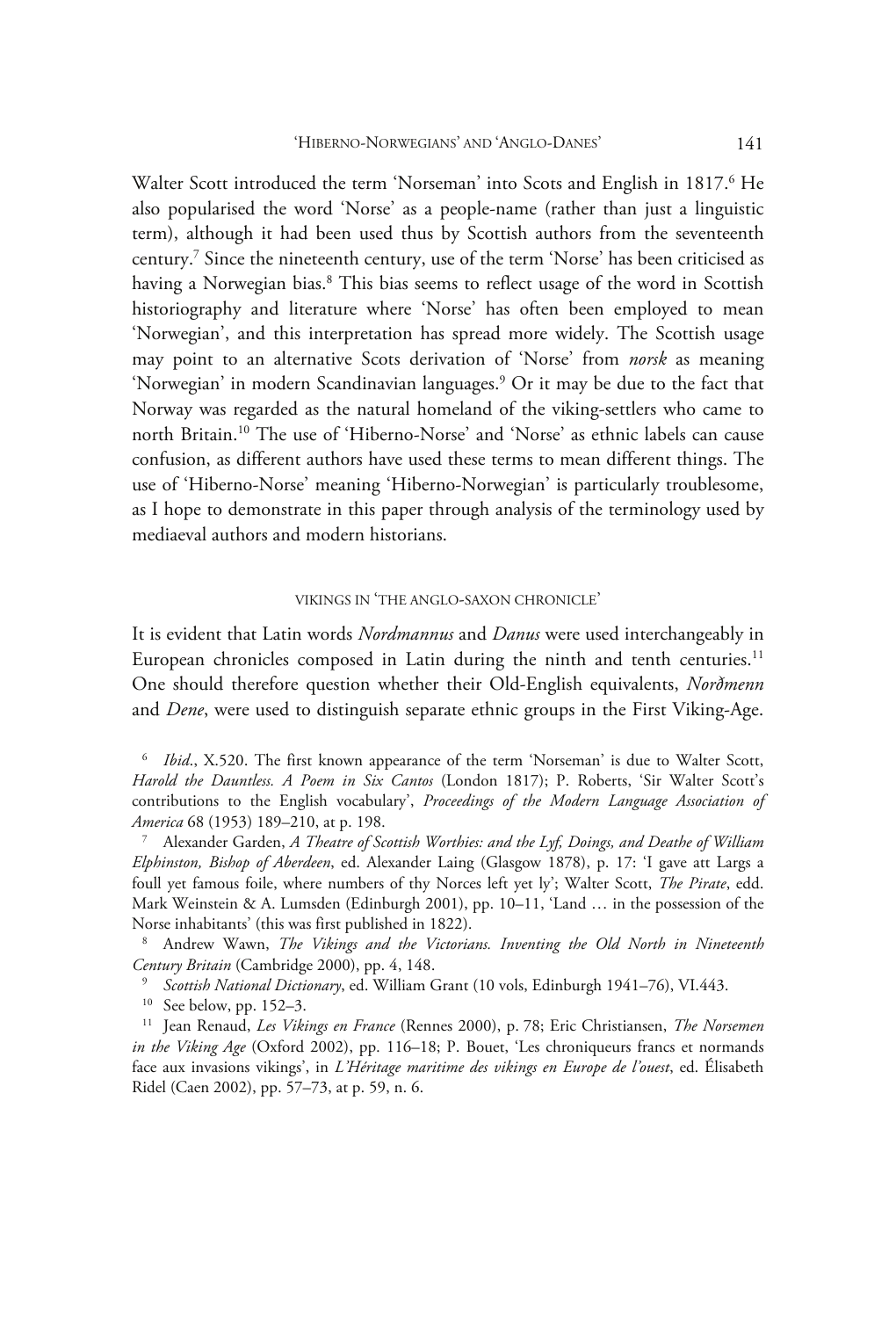Paul Bibire has argued that before the late tenth century both Old-English *Dene*  and Old-Norse *Danir* referred to Scandinavians in a general way.<sup>12</sup> It can be argued of the ninth and early tenth centuries that Denmark and Norway were not yet politically unified.13 It would thus be anachronistic if ninth-century viking-groups were to be identified primarily by use of the distinct national labels 'Dane' and 'Norwegian'.14 The case will be put that *Norðmenn* and *Dene* were used interchangeably in English sources from the First Viking-Age. The argument will focus on 'The Anglo-Saxon Chronicle' as the most influential source used by historians of Viking-Age England. It can be held that the terms used to describe vikings in this chronicle show little concern to categorise them into different Scandinavian nationalities.

The terms used to describe vikings in 'The Anglo-Saxon Chronicle' in annals 787–954 varied in popularity over time.15 This gives the impression that authorial preference was in play, or that concerns other than ethnicity were determining the language used. The word *hæðen* occurs frequently in the annals from 832 to 872, and it is most popular during the 850s to the exclusion of other labels. It is only found once again, for the year 942. In annals from 860 to 892 the word *here* ('invading army') was the favoured usage.<sup>16</sup> It is little used thereafter, with

12 P. Bibire, 'North Sea language contacts in the early Middle Ages: English and Norse', in *The North Sea World in the Middle Ages. Studies in the Cultural History of North-western Europe*, edd. Thomas R. Liszka & L.E.M. Walker (Dublin 2001), pp. 88–107, at p. 89. 13 Christiansen, *The Norsemen*, pp. 118–23; K. Crag, 'The early unification of Norway', in *The* 

*Cambridge History of Scandinavia*, I, ed. Knut Helle (Cambridge 2003), pp. 184–201; I. Skovgaard-Petersen, 'The making of the Danish kingdom', *ibidem*, pp. 168–83. Cf. also the papers by U. Näsman, J. Ringtved, and M. Axboe in *Anglo-Saxon Studies in Archaeology and History* 10 (1999) 1–10, 49–63, 109–18. Cf. Uta Goerlitz, *Literarische Konstruktion (vor-)nationaler Identität seit dem 'Annolied'. Analysen und Interpretationen zur deutschen Literatur*  des Mittelalters (11.–16. Jahrhundert) (Berlin 2007), and see n. 28, below.<br><sup>14</sup> Christiansen, *The Norsemen*, p. 117.<br><sup>15</sup> *The Anglo-Saxon Chronicle. A Collaborative Edition*, III, *MS A*, ed. Janet M. Bately

(Cambridge 1986), pp. 39–74; *The Anglo-Saxon Chronicle. A Collaborative Edition*, IV, *MS B*, ed. Simon Taylor (Cambridge 1983), pp. 28–54; *The Anglo-Saxon Chronicle. A Collaborative Edition*, V, *MS C*, ed. Katherine O'Brien O'Keeffe (Cambridge 2001), pp. 50–80; *The Anglo-Saxon Chronicle. A Collaborative Edition*, VI, *MS D*, ed. G.P. Cubbin (Cambridge 1996), pp. 16–45; *The Anglo-Saxon Chronicle. A Collaborative Edition*, VII, *MS E*, ed. Susan Irvine (Cambridge 2004), pp. 41–56; *The Anglo-Saxon Chronicle. A Collaborative Edition*, VIII, *MS F*, ed. Peter S. Baker (Cambridge 2000), pp. 53–81.

16 T.A. Shippey, 'A missing army: some doubts about the Alfredian Chronicle', *Anglo-Saxon* 1 (2007) 319–38.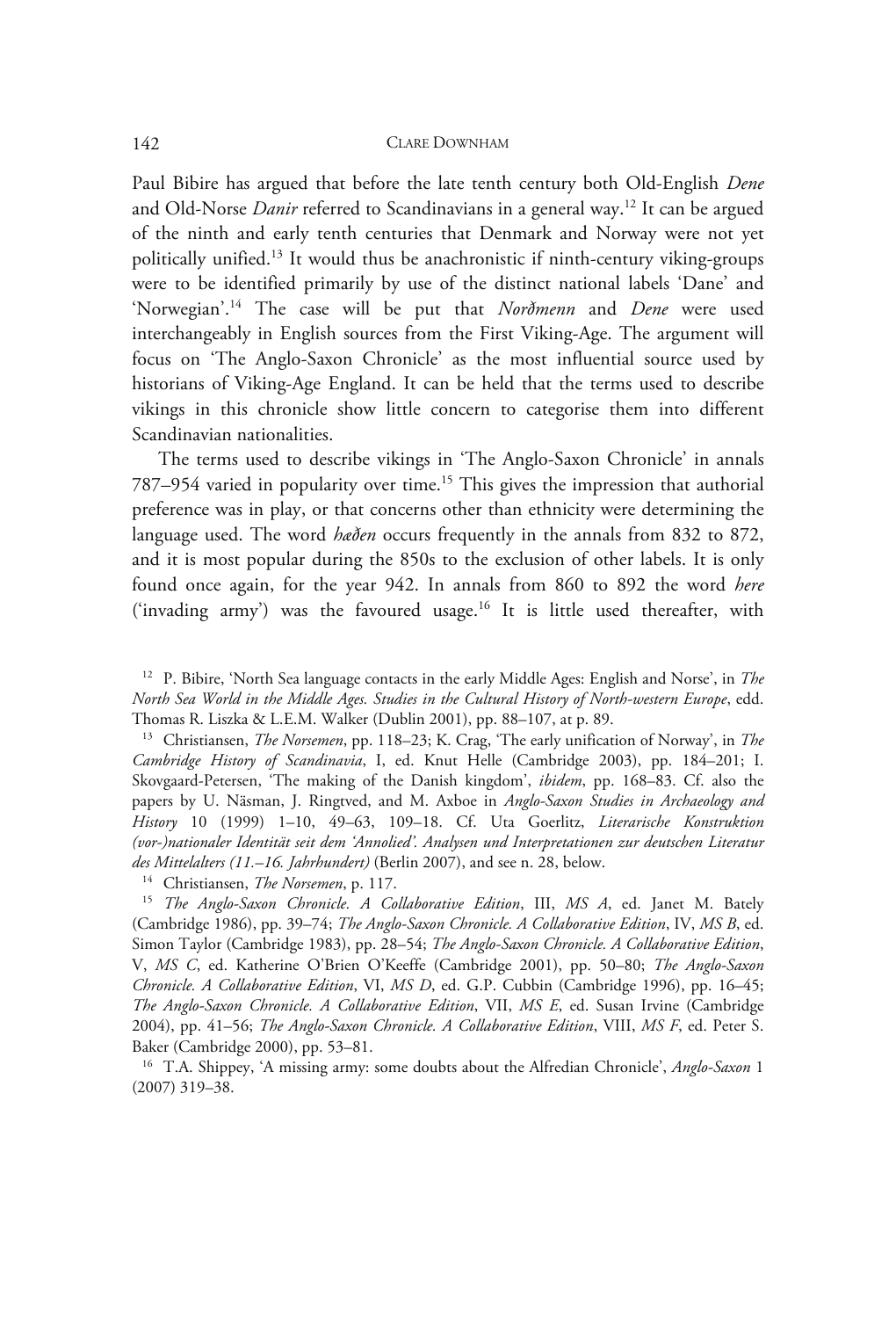appearances only in the annals for 910, 914, and 915. The term *wicing* ('viking'/'pirate') is employed in annals 879 and 885 and then only used once more in version A, in annal 917. *Norðmenn* is recorded in annal 787 – unlikely to be a contemporary record – and then reäppears in 920 (version A), 937, and 942.<sup>17</sup> *Dene* is similarly infrequent, with occurrences in annals 900, 917, 942, and 943. English regional names *Norþ(an)hymbre* and *Eastengle* are used to describe vikingarmies from 893 to 919 and again from 944 to 948.

Overall, *Denisc*, used as an adjective or a noun, was most frequently employed to label vikings in 'The Anglo-Saxon Chronicle' throughout the ninth and early tenth centuries. *Denisc* first appears as an adjective in annal 787. *Deniscan* is used as a noun in annal 833. Thereafter these labels are employed to the near-exclusion of all others until 845 (when *hæðen* becomes the dominant term). *Denisc(an)* reäppears in annal 870 and remains in frequent use until annal 913. *Denisc* is thereafter used in version A of the Chronicle in annals 918 and 920. Scholars have usually considered that *Denisc* means 'Danish'; but I am grateful to Paul Bibire for pointing out in conversation that an adjectival form of the word *Norðmenn* (which is usually taken to mean 'Norwegian') does not appear in Old English until the eleventh century. *Denisc* might therefore apply to all Scandinavians in the ninth and tenth centuries.<sup>18</sup> It can be argued that the use of labels in 'The Anglo-Saxon Chronicle' reflects authorial preferences across particular time-frames, rather than an attempt to distinguish viking-groups by 'Danish' or 'Norwegian' ethnicity. Furthermore, it can be argued that the words *Norðmenn*, *Denisc*, and *Dene* refer to Scandinavians in general.

In versions B, C, D, and E of 'The Anglo-Saxon Chronicle' under the year 787 there is an account of a viking-attack, in which *Norðmenn* is shown to be equivalent to *denisce menn*: 'on his dagum coman ærest .iii. scipu Norðmanna; … þæt wæron þa ærestan scipu deniscra manna þe Angelcynnes land gesohtan' ('and in his days there came for the first time three ships of *Norðmenn* … Those were the first ships

<sup>&</sup>lt;sup>17</sup> It should be noted that there are references to a 'northern' king in 890 and to 'northern' armies in 910 and 937. 'North' is used also as a relative concept (not only as a pseudo-ethnic term), as in 823, *norð ofer Temese* ('north across the Thames'). For examples, see: *ASC.A*, ed. Bately, pp. 41, 54, 71; *ASC.B*, ed. Taylor, p. 47. 18 F. Amory, 'The *dönsk tunga* in early medieval Normandy: a note', in *American Indian and* 

*Indoeuropean Studies: Papers in Honor of Madison S. Beeler*, edd. Kathryn Klar *et al.* (Den Haag 1980), pp. 279–89.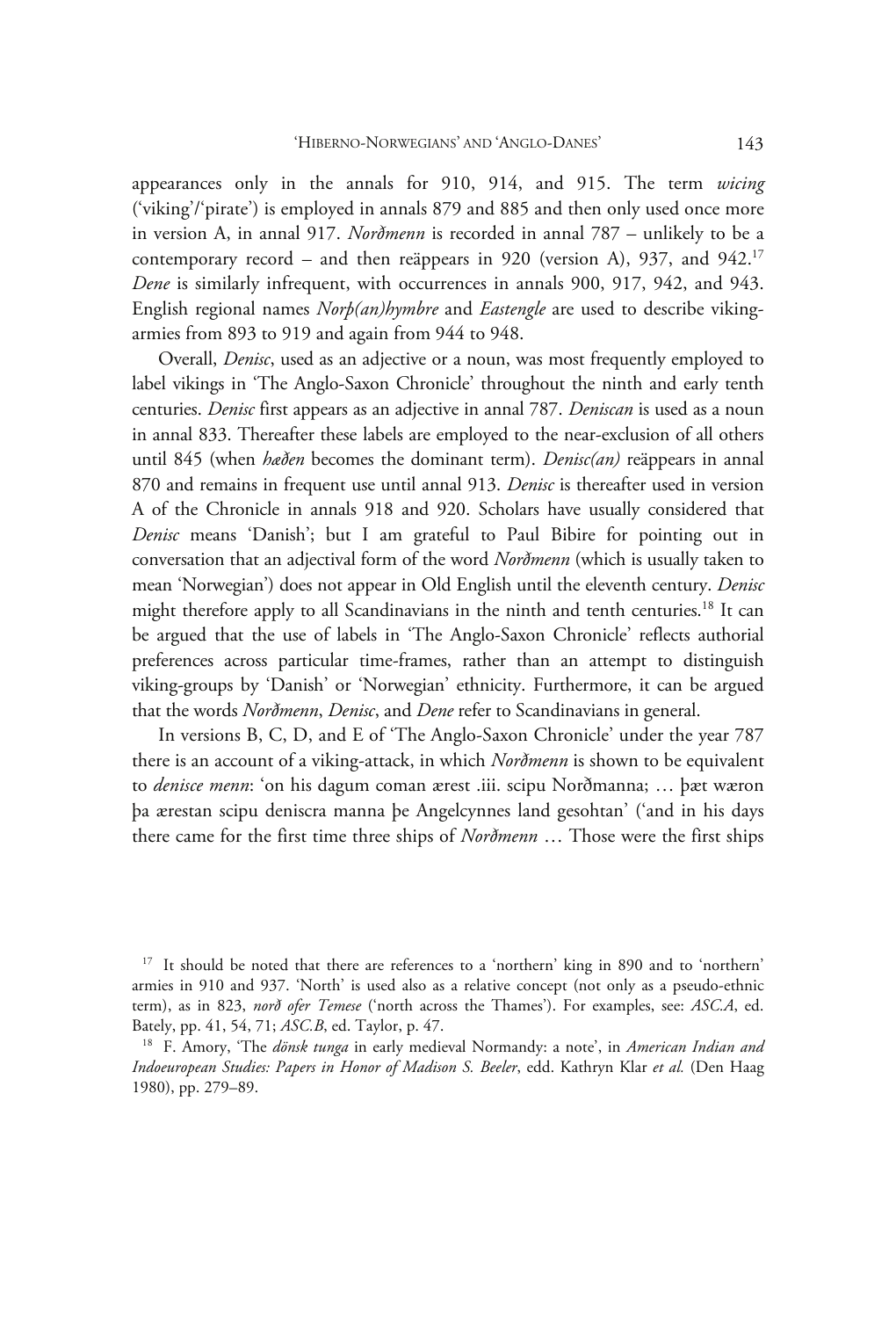of *Denisc* men which came to the land of the English').19 Furthermore in the D-text under the year 943 a king Óláfr and his followers are identified as *Dene* but, in the previous year, they are taken to be *Norðmenn*. These records challenge assumptions which scholars have made about the ethnic connotation of these labels. Even where a contrast between 'Danes' and 'Norwegians' has been perceived in records of events in 'The Anglo-Saxon Chronicle' – in annals 920A and 942ABCD, these distinctions may be shown to result from a preconception that *Norðmenn* means 'Norwegians' and *Dene* means 'Danes'. In both cases it can be argued that there is a repetition of terms with similar meanings to produce a particular effect.

In annal 920 the subjection of various Insular peoples to King Edward the Elder is said to have occurred at a royal meeting at Bakewell (Derbyshire).<sup>20</sup> In the A-text the list of those who submitted, and the terms of their subjection, are made to sound as impressive as possible:<sup>21</sup>

hine geces þa to fæder 7 to hlaforde Scotta cyning 7 eall Scotta þeod 7 Rægnald 7 Eadulfes sunu 7 ealle þa þe on Norþhymbrum bugeaþ ægðer ge Englisce ge Denisce ge Norþmen ge oþre 7 eac Stræcledweala cyning 7 ealle Stræcledwealas,

'and then the king of the Scots and all the people of the Scots, and Rögnvaldr and the sons of Eadwulf and all who lived in Northumbria, English and Danish, and Northmen and others, and also the king of the Strathclyde Britons and all the Strathclyde Britons, chose him as father and lord'.

I interpret the categories being identified here as the people of Alba and the Northumbrians (namely English Northumbrians and Scandinavian Northumbrians and other Scandinavians and all others dwelling in Northumbria) and also Strathclyders. By using this formula, the chronicler sought to be as inclusive as

<sup>19</sup> *ASC.B*, ed. Taylor, p. 28. Cf. *ASC.C*, ed. O'Keeffe, p. 50; *ASC.D*, ed. Cubbin, p. 16; *ASC.E*, ed. Irvine, p. 41; *ASC.F*, ed. Baker, p. 53. Cf. *The Chronicle of Æthelweard*, ed. & transl. A. Campbell (Edinburgh 1962), p. 27 (III.1). *The Anglo-Saxon Chronicle*, transl. Michael Swanton (London 1996), p. 54, n. 4; Bibire, 'North Sea language contacts', p. 89. Cf. *ASC.A*, ed. Bately, p. 39, which lacks *Norðmanna* (as does its copy, version G). 20 Clare Downham, *Viking Kings of Britain and Ireland. The Dynasty of Ívarr to A.D. 1014*

(Edinburgh 2007), pp. 95–7, 150.

<sup>21</sup> *ASC.A*, ed. Bately, p. 69 (*s.a.* 920). I am grateful to Paul Bibire for pointing out that in the absence of hooked  $\rho$  the spelling Rögnvaldr is more accurate than Røgnvaldr, the form used by Downham, *Viking Kings*.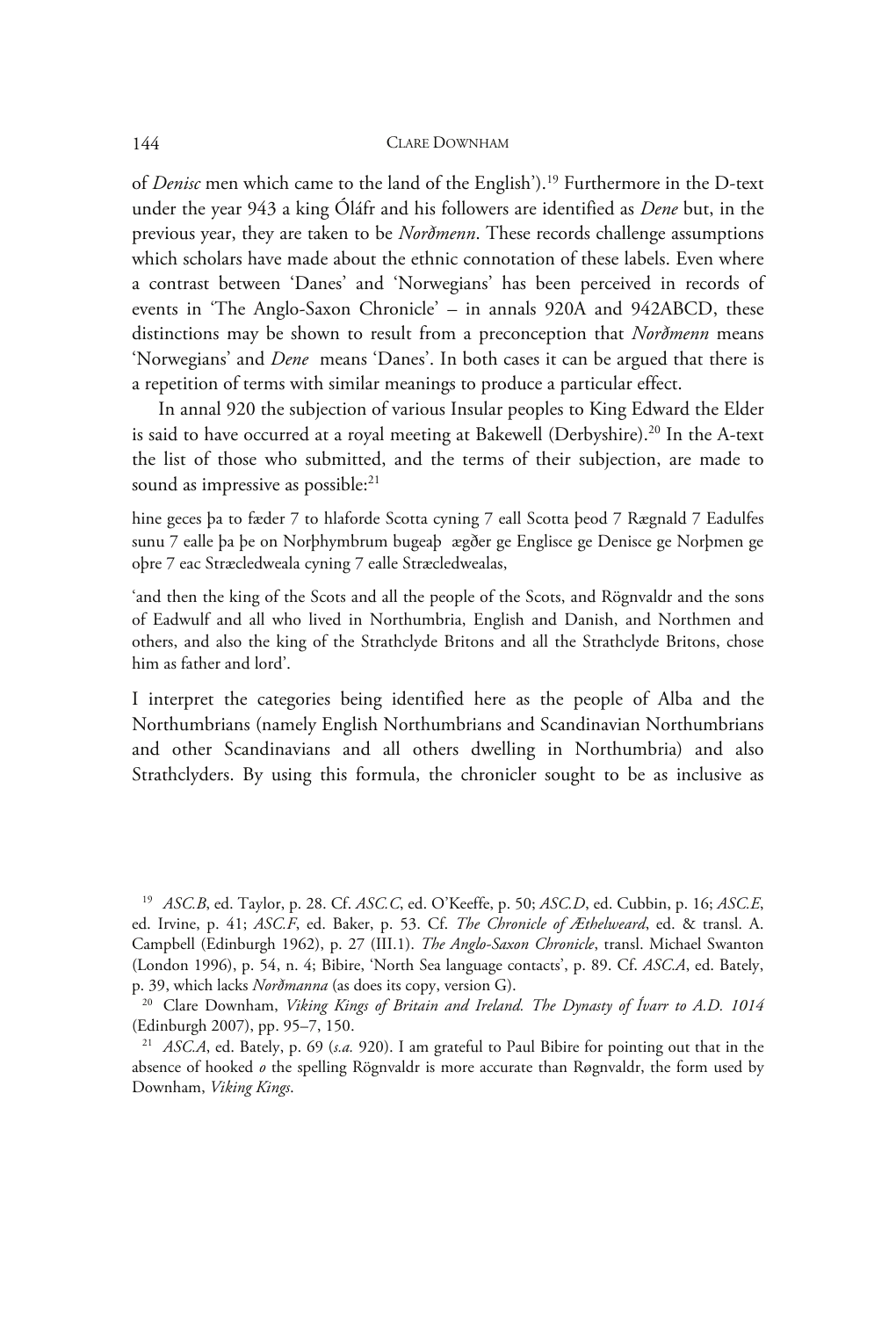possible in naming the peoples of Northumbria and north Britain.<sup>22</sup>

The idea that England was peopled by two principal ethnic groups, the *Englisc* (English) and the *Denisc* (Scandinavians), is found at various points in 'The Anglo-Saxon Chronicle' and in Anglo-Saxon law-texts.23 The pairing of *Angelcynn/Ængle* and *Denisc/Dene* as opposing categories can be seen in 'The Anglo-Saxon Chronicle' in annal 887 where it is said of King Alfred that *all Angelcyn to cirde þæt buton deniscra monna hæftniede was* ('all the English turned to him, except those in captivity to *denisc* men').24 It is said of him again in annal 900, *se wæs cyning ofer eall Ongelcyn butan ðæm dæle þe under Dena onwalde wæs* ('he was king over all the English except that part which was under the control of *Dene*').25 In 910, *Ængle* 7 *Dene* fought at Tettenhall.<sup>26</sup> Eight years later, King Edward captured Nottingham, and 'all the people settled in the land of the Mercians, both *denisc* and *englisc*, turned to him'.<sup>27</sup> It has been argued that Alfred and his successors sought to promote a unified sense of English identity through the use of words *Angelcynn* and

22 The author of annal 920A in 'The Anglo-Saxon Chronicle' was careful to specify that Edward's authority extended to those of both English and Scandinavian identity in Northumbria. Such care was perhaps necessary, as the term 'Northumbrians' was used fairly fluidly in the late ninth and tenth centuries to refer to either English or Scandinavians or all groups in Northumbria. For example, in the 890s the term 'Northumbrian' is found with reference to a viking-army but in a tenth-century alliterative charter it seems to be used in reference to people of English rather than Scandinavian identity: *ASC.A*, ed. Bately, p. 55 (*s.a.* 893); C. Downham, 'Religious and cultural boundaries between vikings and Gaels: the evidence of conversion', in *The March in the Medieval West*, edd. Jenifer Ní Ghrádaigh & E. O'Byrne (forthcoming). 23 Dawn Hadley, *The Vikings in England. Settlement, Society and Culture* (Manchester 2006), p.

32: 'settlers, whatever their background, were labelled as Danes for legal purposes'. For example, see *The Laws of the Kings of England from Edmund to Henry I*, ed. & transl. A.J. Robertson (Cambridge 1925), pp. 32/3 (IV Edgar 2a §2), *eallum leodscype, ægðer ge Englum ge Denum ge Bryttum, on ælcum ende mines anwealdes*, 'to the whole nation – to the English, Danes and Britons in every part of my dominion'.

<sup>24</sup> *ASC.A*, ed. Bately, p. 53 (*s.a.* 886). Cf. *ASC.B*, ed. Taylor, p. 39 (*s.a.* 887); *ASC.C*, ed. O'Keeffe, p. 64 (*s.a.* 887); *ASC.D*, ed. Cubbin, p. 29 (*s.a.* 886); *ASC.E*, ed. Irvine, p. 52 (*s.a.* 886).

<sup>25</sup> *ASC.A*, ed. Bately, p. 61 (*s.a.* 900). Cf. *ASC.B*, ed. Taylor, p. 46 (*s.a.* 901); *ASC.C*, ed. O'Keeffe, p. 71 (*s.a.* 901). 26 *ASC.B*, ed. Taylor, p. 49 (*s.a.* 910); *ASC.C*, ed. O'Keeffe, p. 75 (*s.a.* 910); *ASC.D*, ed.

Cubbin, p. 37 (*s.a.* 910). 27 *ASC.A*, ed. Bately, p. 69 (*s.a.* 918).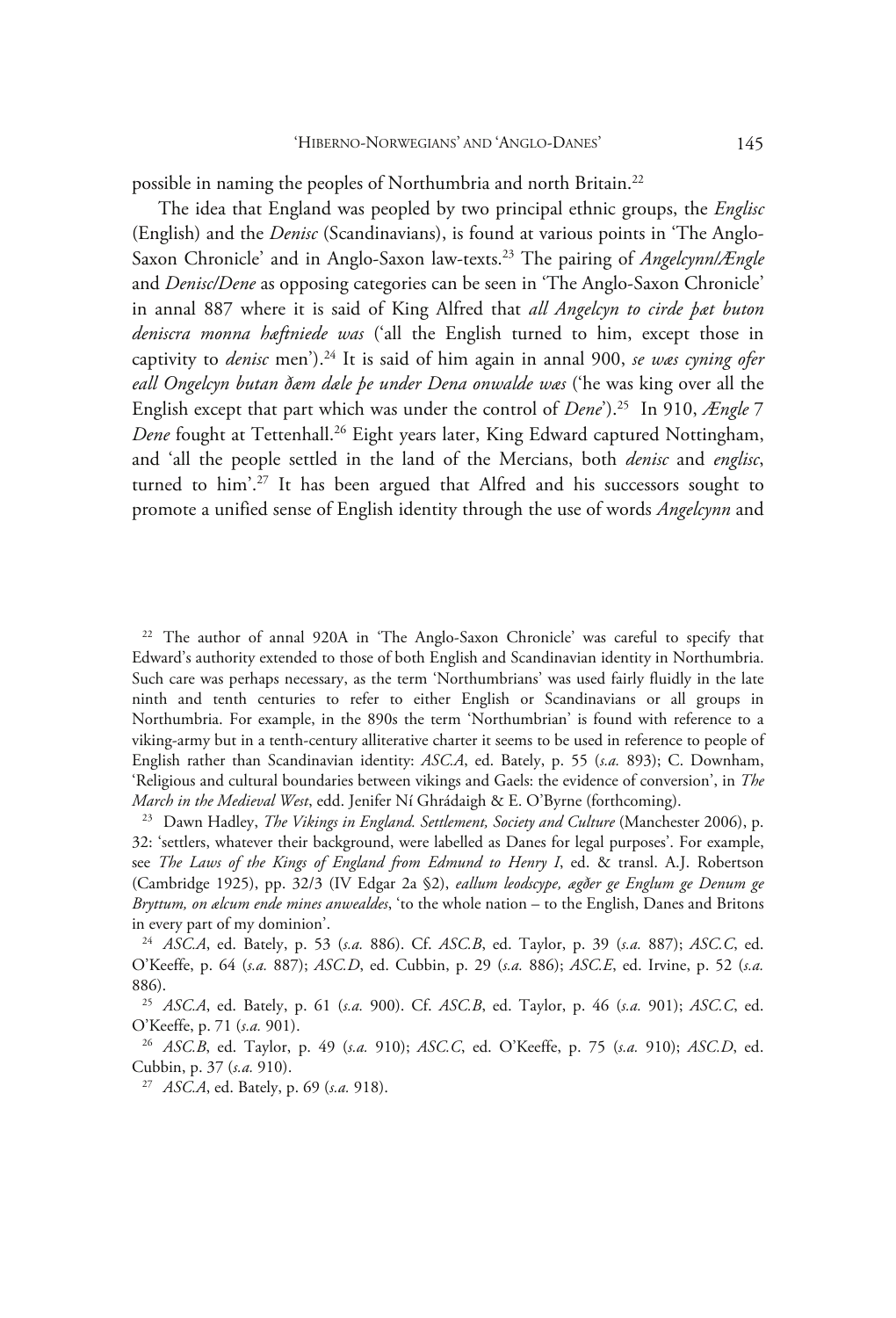*Englisc*. 28 One tactic in promoting this sense of unity was to pitch these terms in opposition to a foreign 'Other' whose existence might be seen to threaten the power or success of the self-referred group. It can be argued in this use of opposing pairs of ethnic terms that *Denisc* or *Dene* functioned as an inclusive term to describe all those of Scandinavian identity in Britain. It was contrasted with *Angelcynn* or *Englisc*, referring to people of native identity.

Apart from the record for the year 920 in 'The Anglo-Saxon Chronicle', the other place where there is a perceived distinction between *Dene* and *Norðmenn* is in annal 942, in the poem which celebrates the capture of five boroughs from viking-control.<sup>29</sup>

Her Eadmund cyning Engla þeoden maga mundbora Myrce geeode dyre dædfruma swa Dor scadeþ Hwitanwylles geat and Humbra ea brada brimstream burga fife 5 Ligoraceaster and Lincylene and Snotingaham swylce Stanford eac and Deoraby *Dæne* waeran æror under *Norðmannum* nyde gebegde on hæþenra hæfteclommum 10 lange þrage oþ hie alysde eft for his weorþscipe wiggendra hleo afera Eadweardes Eadmund cyning.

The translation which was published by Allen Mawer in 1911/12 will probably sound familiar to all who have studied this period of English history. From line 5b it reads: '… the five boroughs, Leicester and Lincoln and Nottingham, likewise Stamford also and Derby. The Danes were before this subject for a long time by force under the Norsemen, in bonds of captivity to the heathens ...'.<sup>30</sup> In this interpretation Edmund is seen as the liberator of Danes from the evil clutches of the heathen Norwegians.

<sup>28</sup> P. Wormald, '*Engla Lond*: the making of an allegiance', *Journal of Historical Sociology* 7 (1994) 1–24; S. Foot, 'The making of *Angelcynn*: English identity before the Norman conquest', *Transactions of the Royal Historical Society*, 6th series, 6 (1996) 25–49.<br><sup>29</sup> *ASC.A*, ed. Bately, p. 73. In quoting the text of this poem, I have removed all internal

punctuation to assist thoroughgoing reëvaluation of the poem's meaning. Cf. *ASC.B*, ed. Taylor, p. 53; *ASC.C*, ed. O'Keeffe, p. 79; *ASC.D*, ed. Cubbin, p. 43. 30 A. Mawer, 'The Scandinavian kingdom of Northumbria', *Sagabook of the Viking Society*<sup>7</sup>

<sup>(1911/12) 38–64,</sup> at pp. 61–2; A. Mawer, 'The Redemption of the Five Boroughs', *English Historical Review* 38 (1923) 551–7, at p. 551.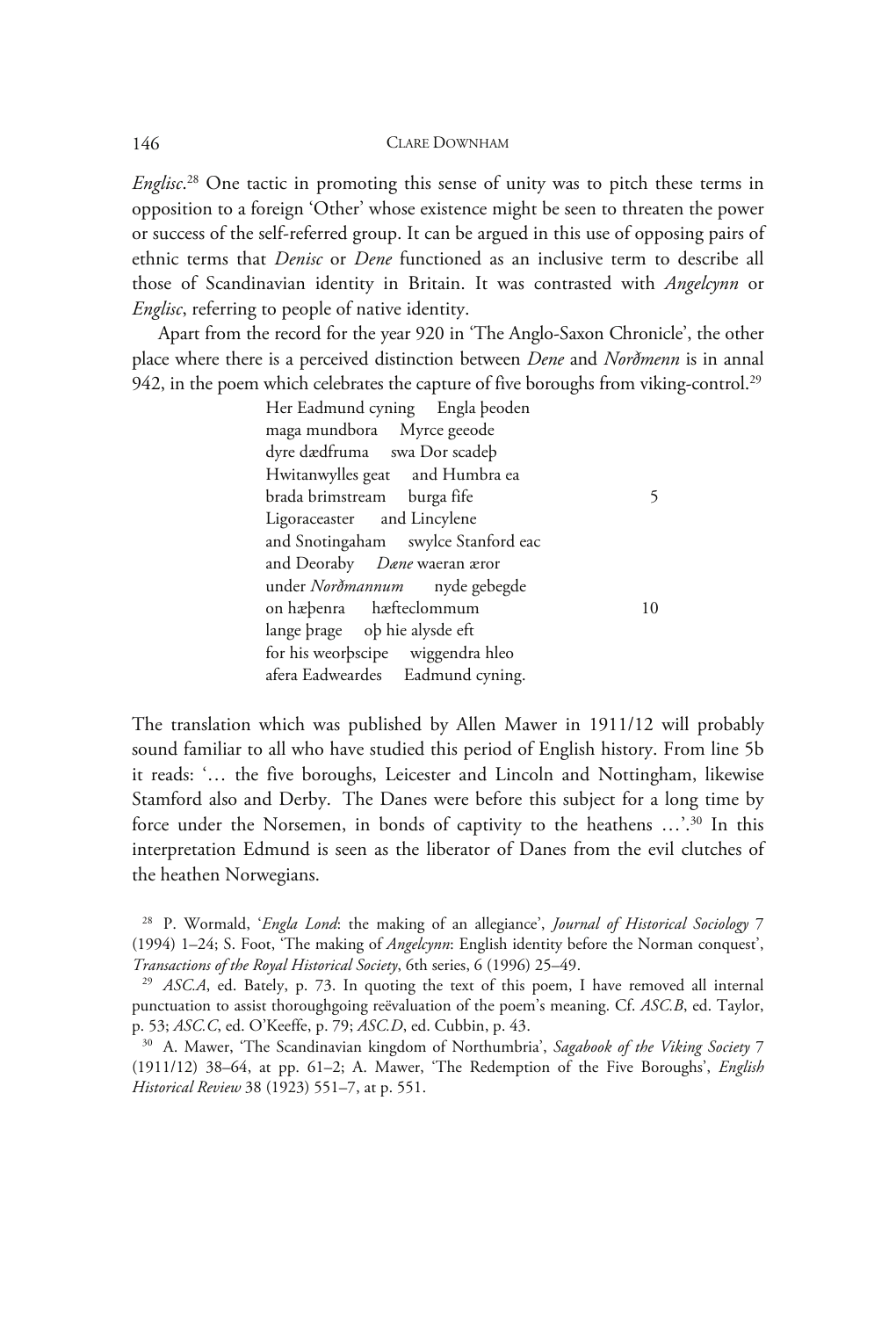The poem is found in versions A, B, C, and D of 'The Anglo-Saxon Chronicle'. There is some variation in the grammatical case of *Dene* given in different versions. Nominative or accusative plurals *Dæne* and *Dene* are given in versions A, C, and D. The dative plural *Denum* is the reading given in the B-text. Scholars working in the nineteenth and early twentieth centuries tended to prefer the reading of the B-text. The translation given by Henry Petrie (1848), Charles Plummer (1899), Walter Sedgefield (1904), and E.E.C. Gomme (1909) is rather different from Mawer's and along the lines of '… five boroughs … they were under the Danes, under the Northmen in heathen fetter-bonds a long time ...'.<sup>31</sup> In this earlier habit of translation the *Dene* are regarded as being in league with, or as being the same as, the *Norðmenn*. On text-historical grounds the readings of versions A, C, and D are to be regarded as superior to that of B.32 Nonetheless it is interesting that a shift in the translation of 'The Anglo-Saxon Chronicle' reflects a change of perception by scholars in the early twentieth century, that vikings in Britain might be categorised into rival ethnic groups. This historiographical development is discussed in the next section of this article.<sup>33</sup>

If it be considered that Danes and Norwegians were not distinctive rival groups in early tenth-century England, another translation which respects the readings given in versions A, C, and D of 'The Anglo-Saxon Chronicle' can be made. Mawer suggested that a sentence-division should be inserted into the poem following the list of five boroughs. This interpretation has been followed by most subsequent translators of the poem.34 Nevertheless, if one took the poem as a single sentence, then *Dæne wæron ær* ('They were previously *Dene*') could be an interjection referring back to the *Myrce* ('Mercians') whom Edmund defeated. In this reïnterpretation a distinction is being made between the *Engle* whom Edmund leads

<sup>31</sup> *Monumenta Historica Britannica, or Materials for the History of Britain, from the Earliest Period*, I, edd. Henry Petrie & J. Sharpe (London 1848), p. 387; *Two of the Saxon Chronicles Parallel, with Supplementary Extracts from the Others*, ed. Charles Plummer (2 vols, Oxford 1892/9; rev. imp., by D. Whitelock, 1952), II.143; *The Battle of Maldon and Short Poems from The Saxon Chronicle*, ed. Walter Sedgefield (Boston, MA 1904), p. 41; *The Anglo-Saxon Chronicle*, transl. E.E.C. Gomme (London 1909), p. 89. 32 Mawer, 'The Redemption', pp. 552–3.

33 See below, pp. 152–7. 34 Mawer, 'The Scandinavian kingdom', pp. 61–2. For example: *The Anglo-Saxon Minor Poems*, ed. Elliott van Kirk Dobbie (New York 1942), pp. xli, 20–1; *The Anglo-Saxon Chronicle. A Revised Translation*, transl. Dorothy Whitelock *et al.* (London 1961), p. 71; *The Anglo-Saxon Chronicle*, transl. Swanton, p. 110.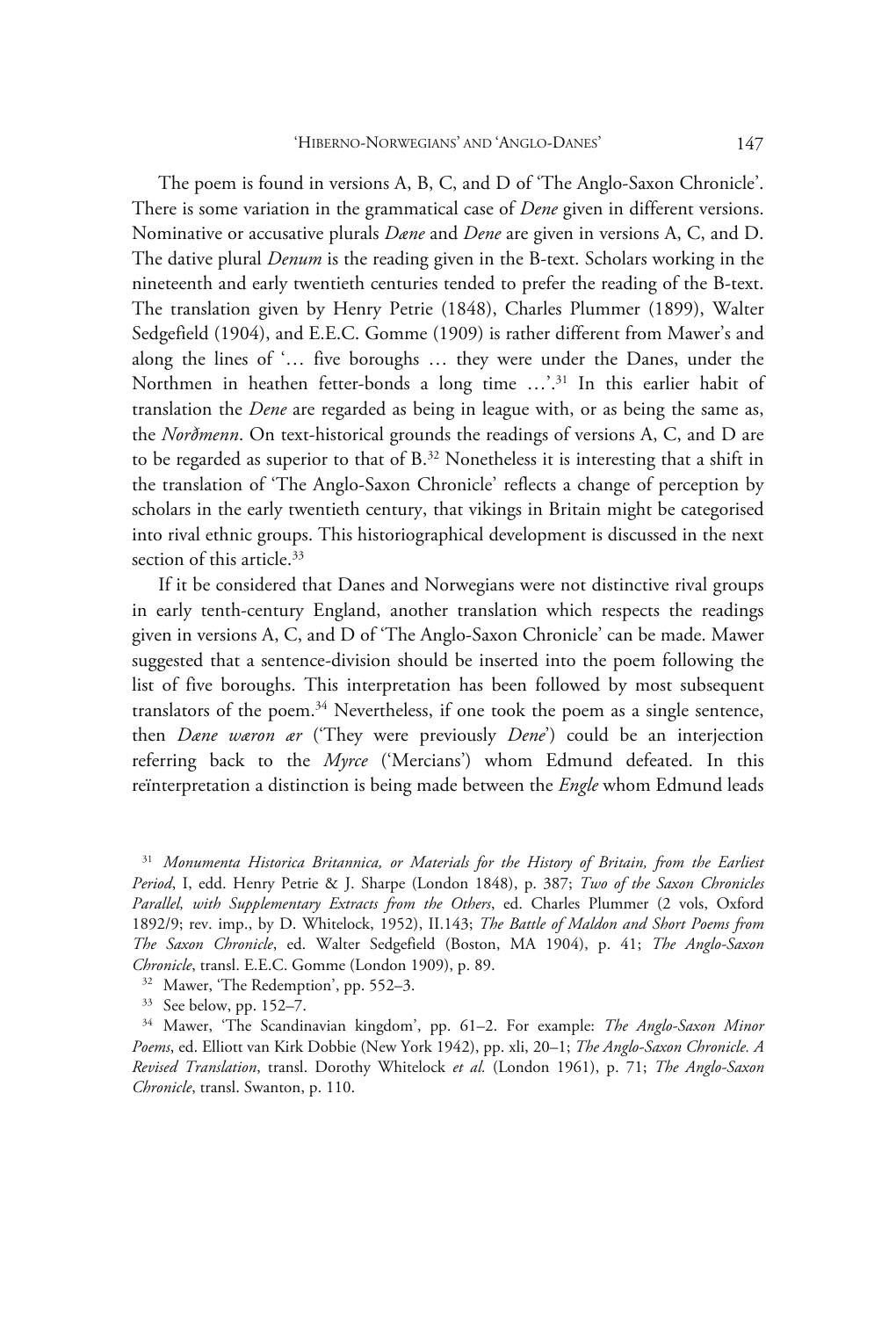and the Mercian *Dene* whom he conquers. A new translation could read as follows.35

> 'In this year King Edmund, lord of the *Engle*, protector of men, conquered Mercians, noble doer of deeds, as the Dore divides, Whitewell gate and Humber's river, broad sea stream, five boroughs, Leicester and Lincoln, and Nottingham and Stamford also, and Derby – they were previously *Dene –*, oppressed in need under Northmen, in the fetter-chains of heathens for a long time, until he freed them again for his glory, shield of warriors, offspring of Edward: King Edmund.'

This interpretation does not eliminate the option of distinction between *Dene* and *Norðmenn*, but it does allow the possibility that here they were members of the same group. It could be argued that the poet used the terms *Norðmenn* and *hæðen*, in addition to *Dene*, to belabour the alien domination of the five boroughs. Edmund's campaign is implicitly justified by the fact that he was conquering those Mercians who could be identified as foreigners (or under foreign control).<sup>36</sup> This new reading also sits better with the record in 'The Anglo-Saxon Chronicle' where King Óláfr, who was defeated by the capture of the five boroughs in 942, is identified as leading an army of *Dene* in 943.37 Furthermore, parallels can be drawn between the seizure of boroughs from the control of *Dene* in 942 and accounts of

 $35$  I am particularly grateful to Paul Bibire for his assistance in achieving this version.<br> $36$  This translation may resolve the difficulty which Allen Mawer had in explaining the description of the boroughs as being held down for 'a long time'. The poet was not, perhaps, referring to the relatively brief period of York's domination of five boroughs, but to the settlement and domination of the region by Scandinavian settlers since the late ninth century. David Roffe has made the interesting suggestion in e-mail correspondence that 'The reference to five boroughs must have in mind the re-organization in local government that led to the establishment of the Five Boroughs as an institution (clearly English and post-942). Was the intention to promote the new organization?' If this institution was established in 942 it may have disenfranchised some of the Scandinavian lords who had wielded power at a local level (albeit under the overlordship of West Saxon kings). Mawer, 'The Redemption', p. 555; C. Downham, 'The chronology of the last Scandinavian kings of York', *Northern History* 40 (2003) 25–51, at pp. 39–40.

<sup>37</sup> *ASC.D*, ed. Cubbin, p. 43 (*s.a.* 943).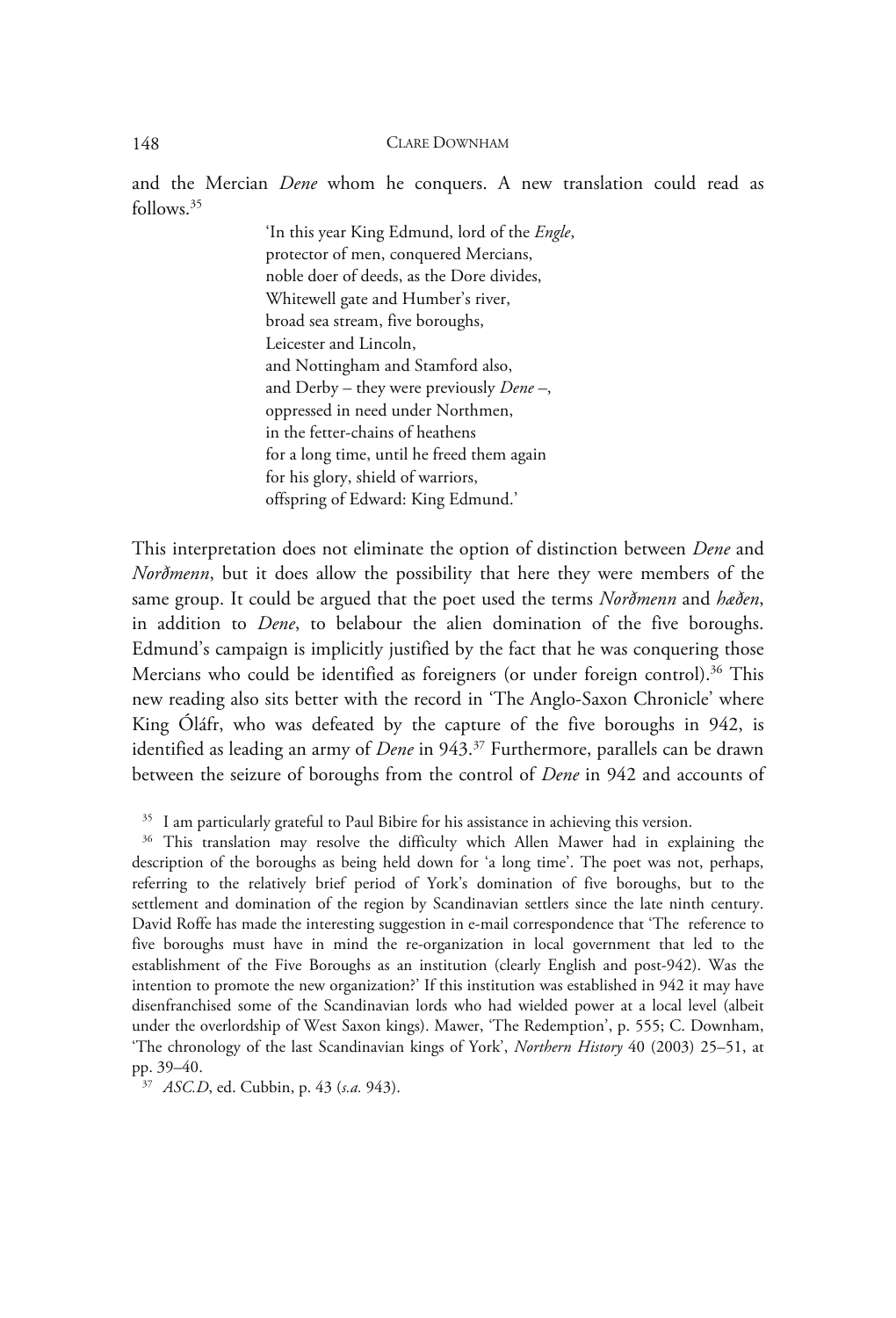other West-Saxon victories recorded in 'The Anglo-Saxon Chronicle' during the early tenth century. In 912 King Edward constructed a stronghold at Witham in Essex where *him beag god dæl þæs folces to þe ær under deniscra manna anwalde wæron* ('a good part of the people previously under the control of *dæniscra manna* submitted to him').<sup>38</sup> After a vigorous season of campaigns by King Edward in 917, *him cirde micel folc to, ægþer ge on Eastenglum ge on Eastseaxum, þe ær under Dena anwalde wæs* ('a great multitude, both in East Anglia and in Essex, which was earlier under the control of *Dene*, turned to him').<sup>39</sup> Thus 'The Anglo-Saxon Chronicle' conveys the impression that people who dwelt in areas under Scandinavian rule willingly submitted to the West-Saxon king in order to throw off the yoke of viking-oppression. The same image may be intended in annal 942. Whether all the inhabitants felt liberated by the extension of West-Saxon power across areas which had previously been ruled by East Angles or Mercians or Northumbrians, as well as vikings, is a matter for speculation. It can only be expected that 'The Anglo-Saxon Chronicle' gives a rather one-sided view.

# VIKINGS IN INSULAR CHRONICLING

If ethnic labels were not used to distinguish different viking-groups in the ninth century, this raises the question of the terms used to distinguish one viking-army from another. A brief investigation of Insular chronicles suggests that, in the ninth century, Viking-Age chroniclers described armies in a variety of different ways. These included the identity of their leaders; their bases or the area where they last campaigned; the areas where they settled; the relative size of their army; and even their level of contact with the local population.

Examples of identification of viking-groups by their leaders are found in 'The Anglo-Saxon Chronicle'. For example: 871, 'two divisions, one led by Bagsecg and Hálfdan, the other by earls'; 875, 'Hálfdan'; 875, 'Guthrum, Oscetel, and Anwend'; 876, 'Hálfdan'; 878, 'the brother of Ívarr and Hálfdan'; and, for the years 892 and 893, 'Hæsten'.40 In Irish chronicles frequent reference is made to the leaders of viking-armies. For example, in 'The Annals of Ulster' for 853 'Amlaíb' (Old-Norse Óláfr) brings a fleet to Ireland and is referred to as an army-leader until

<sup>38</sup> *ASC.A*, ed. Bately, p. 64. 39 *ASC.A*, ed. Bately, p. 68. 40 *The Anglo-Saxon Chronicle*, transl. Whitelock *et al.*, pp. 45–54.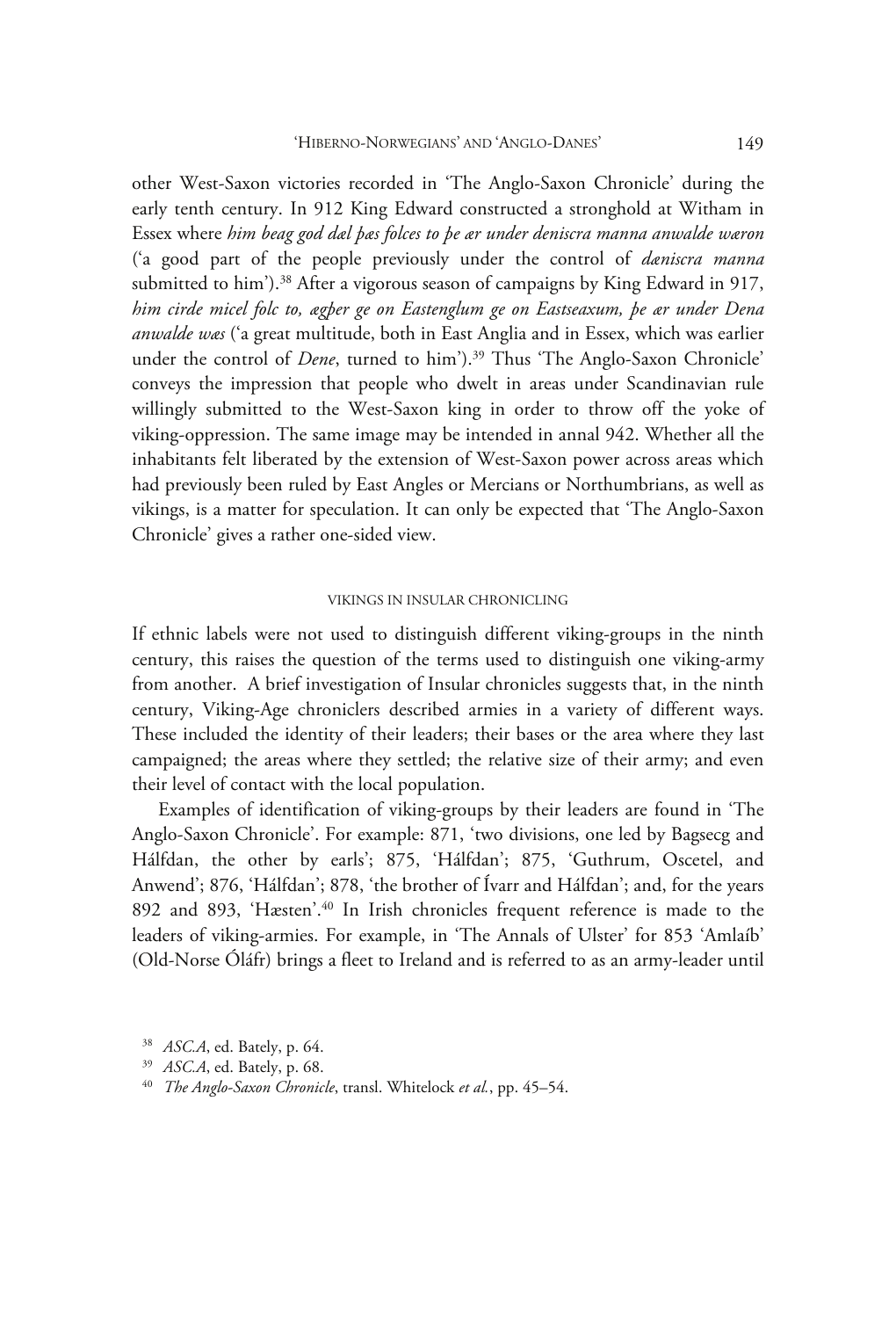871.<sup>41</sup> From 856 he is often found in alliance with 'Ímar' (Old-Norse Ívarr).<sup>42</sup>

References to vikings by their bases or last campaign-site are found in 'The Anglo-Saxon Chronicle': 867, 'from East Anglia'; 879, 'from Chippenham'; 880, 'from Cirencester' and 'the army which had encamped at Fulham'; 882, 'the Frankish empire'; 885, 'the army in East Anglia'; 886, 'the army which had gone east'; 893, 'army which had been at Milton … which had been at Appledore'; and 894, 'who were encamped on Mersea'.43 In 'The Annals of Ulster' there are many references to viking-bases, including 'heathens from *Linn Duachaill*', 'heathens from Dublin', and 'heathens from *Cael Uisce*' for 842, and further references to 'heathens from Lough Ree' for 844 and 'ships of Limerick' for 845.<sup>44</sup>

References to the areas where vikings settled are found in 'The Anglo-Saxon Chronicle' include: 893, 'those who lived in Northumbria and East Anglia'; 896, 'the armies in East Anglia and Northumbria'; and 910, 'the army in Northumbria'.45 In Irish reporting, viking-settlement focused on individual sites rather than areas. Nevertheless there is reference to 'Foreigner-Gaels of Leth Cuinn' in *Chronicum Scotorum* for 858.46

The term *micel here*, 'big/great army', was employed in 'The Anglo-Saxon Chronicle' in annal 866, and the same force is referred to in the account of the 870s as simply *here*. This may refer to the biggest invading army active in southern Britain at that time. It should be noted, however, that the composition of the army altered over time, with the addition of new men and the departure of others.<sup>47</sup> In annal 893 there is reference to *se micla here … þe ær* … *sæt æt Apuldre* ('the large army which had been encamped at Appledore').<sup>48</sup>

In Irish chronicles the trio of names introduced to distinguish viking-groups in the mid-ninth century – *Finngaill*, *Dubgaill*, and *Gallgoídil* – may be translated as

<sup>41</sup> Downham, *Viking Kings*, pp. 238–40.<br><sup>42</sup> Ibid., pp. 258–9.<br><sup>43</sup> The Anglo-Saxon Chronicle, transl. Whitelock et al., pp. 45–54.<br><sup>44</sup> The Annals of Ulster (to A.D. 1131), I, edd. & transl. Seán Mac Airt & G. Mac Nioca (Dublin 1983), pp. 300–3.

<sup>45</sup> *The Anglo-Saxon Chronicle*, transl. Whitelock *et al.*, pp. 55, 57, 61.<br><sup>46</sup> *Chronicum Scotorum. A Chronicle of Irish Affairs, from the Earliest Times to A.D. 1135, with a Supplement containing the Events from A.D. 1141 to A.D. 1150*, ed. & transl. William M. Hennessy (London 1866), pp. 156/7.

<sup>47</sup> *The Anglo-Saxon Chronicle*, transl. Whitelock *et al*., pp. 47–8 (annals 871 and 875). 48 *Ibid.*, p. 55; cf. Shippey, 'A missing army', pp. 324/5.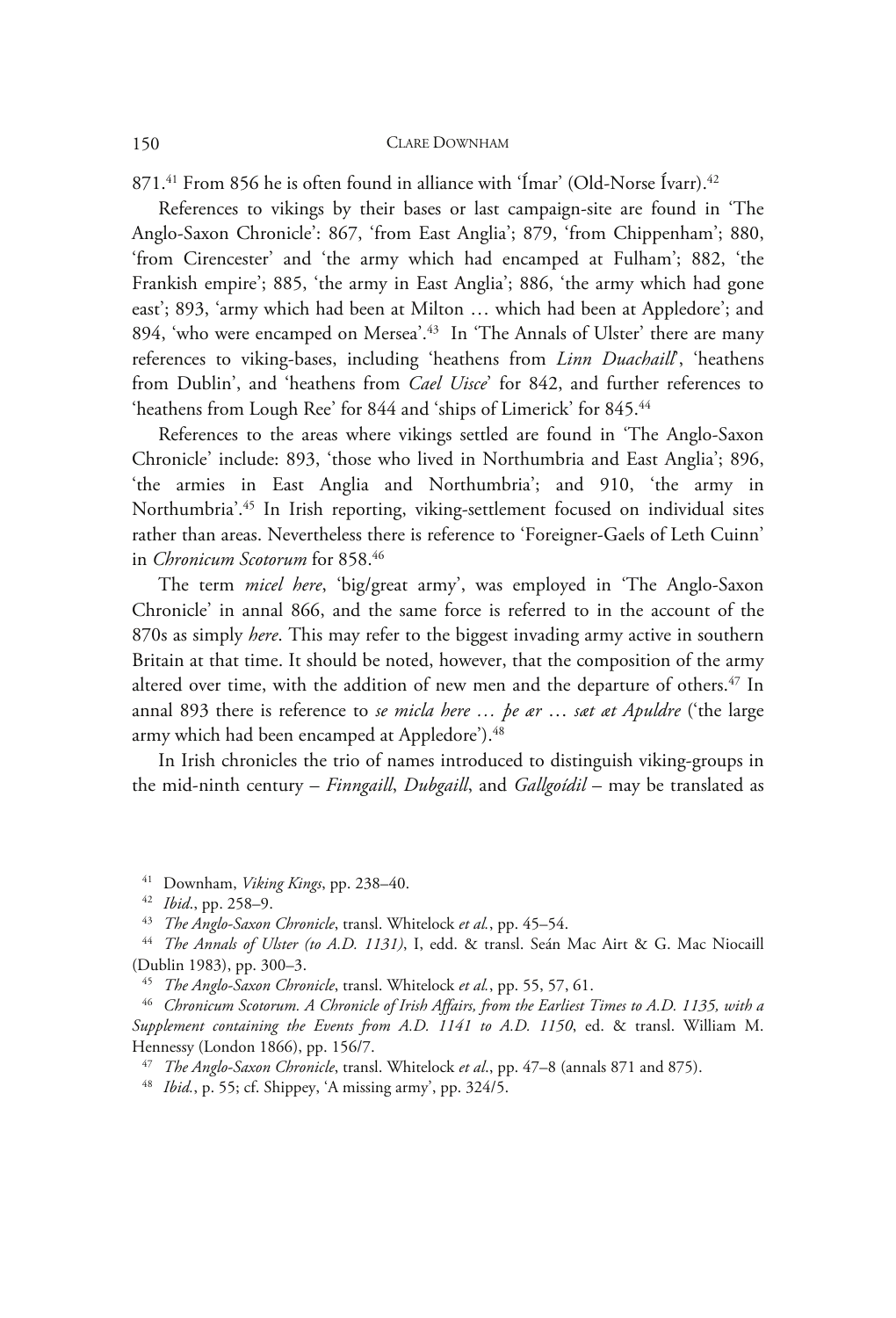'Old Foreigners', 'New Foreigners', and 'Foreigner-Gaels'.49 These categories seem to reflect the level of contact or interaction which these groups had with the Gaels. These terms endured, and their meanings adapted over time. *Gallgoídil* eventually became associated with the area of Galloway in Scotland. *Dubgaill* soon became so settled into Irish politics that they may have been considered not so much as 'new' foreigners but as being under the leadership of descendants of the first leaders of the *Dubgaill*.

Occasionally, reference seems to be given to the homeland of a Scandinavian force, although all such references are controversial. The DEF-texts of 'The Anglo-Saxon Chronicle' (representing in their agreement 'The Northern Recension' of around A.D. 1000) identify Hereðaland (which may be Hordaland in Norway) as the origin of three ships which arrived in Dorset during the reign of Beorhtric, king of the West Saxons (786–802).<sup>50</sup> The fact that Hörðaland is not mentioned in other recensions of 'The Anglo-Saxon Chronicle' indicates that the information may have been added in Northumbria around 1000.<sup>51</sup> Asser, the late ninth-century biographer of King Alfred, described the army which arrived in East Anglia in 865 as having come from the Danube (*de Danubia*). Here Asser may have confused *Dacia* (the area of modern Romania, through which the Danube flows) with *Dania*  (Denmark/ Scandinavia). Alternatively he may have been alluding to an originlegend, which is recorded in the eleventh century, that vikings hailed from *Dacia*. 52 In Irish chronicles reference is made to the arrival of a son of the king of *Laithlinn* in the mid-ninth century.53 The meaning of *Laithlinn* is intensely controversial but may designate an area to the north-east of Ireland, including some of the Scottish

<sup>49</sup> A.P. Smyth, 'The *Black* Foreigners of York and the *White* Foreigners of Dublin', *Saga-book* 19 (1974–7) 101–17; Dumville, 'Old Dubliners', especially pp. 83–4, 91–2. 50 Annal 787: *ASC.D*, ed. Cubbin, p. 16 (*of Hæreðalande*); *ASC.E*, ed. Irvine, p. 41 (*of* 

Hereðalande); ASC.F, ed. Baker, p. 53 (of Hereðalande).<br><sup>51</sup> ASC.E, ed. Irvine, pp. xiii, xxxiii.<br><sup>52</sup> Alfred, transl. Keynes & Lapidge, p. 238, n. 44; *Dudo of St Quentin, History of the Normans*,

transl. Eric Christiansen (Woodbridge 1998), pp. 15–16 (I.i-ii). If Asser was referring to an origin-legend, this indicates interest in King Alfred's circle to understand and interpret information about Scandinavian political geography and identity, which may have been undergoing an important stage of conceptual development at the end of the ninth century. It is relevant to note that the first reference to Denmark thus is found in 'The Voyage of Ohthere' written at Alfred's court: *The Old English Orosius*, ed. Janet Bately (Oxford 1980), pp. 13–16 (I.i).

<sup>53 &#</sup>x27;The Annals of Ulster', *s.a.* 852[=853].2 (edd. & transl. Mac Airt & Mac Niocaill, I.312/13).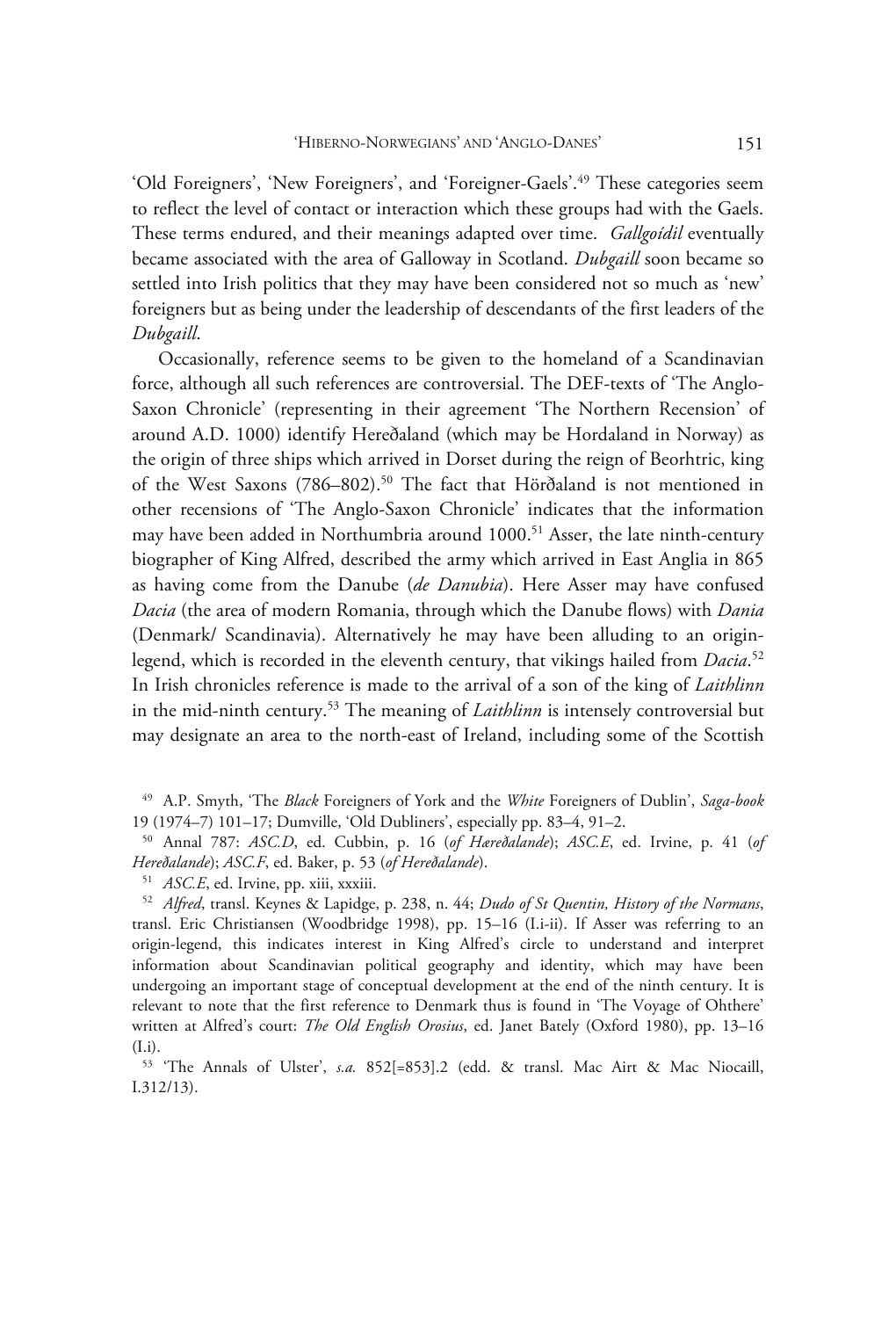islands and/or parts of Scandinavia. It is uncertain how this name fits with *Lochlann*, a term in use from the eleventh century which then means Norway or the Nordic countries.<sup>54</sup>

It can be argued that Insular chroniclers in the ninth and early tenth centuries were not preöccupied with identifying whether groups were Danes or Norwegians, for such distinctions had no apparent relevance in a contemporary context.<sup>55</sup> The same argument can be made from the Frankish evidence.<sup>56</sup> It seems that vikingarmies often comprised a diverse range of individuals who had come together for the purposes of a particular campaign, or following a particular leader.<sup>57</sup> We cannot expect that armies were uniformly composed of people from just one part of Scandinavia.

#### ENGLISH-LANGUAGE HISTORIOGRAPHY IN THE NINETEENTH CENTURY

If the division between Danes and Norwegians was not functional in the ninth century, this naturally raises the question why later historians introduced these categories in their discussions of the Viking-Age in Britain and Ireland. Until the nineteenth century, 'Dane' was often used as a catchall word in English

55 N. Higham, 'Viking-Age settlement in the North-western countryside: lifting the veil?', in *Land, Sea and Home. Proceedings of a Conference on Viking-period Settlement, at Cardiff, July 2001*, edd. John Hines *et al.* (Leeds 2004), pp. 297–311, at p. 303: 'Nor is it clear that contemporary communities distinguished uniformly between Danes, Norse, Irish, Britons and English in the same ways and for the same reason as modern scholars have been inclined to'.

56 Examples in 'The Annals of Saint-Bertin' from the mid-ninth century demonstrate that viking-groups could be identified by their leader's name (*s.aa.* 845, 850, 861); by the size of a fleet (*s.a.* 852); by stating where they last campaigned (*s.aa.* 845, 856) or where they were based (*s.a.* 865). But there is no consistent distinction made between *Nordmanni* and *Dani.* See *Annales de Saint-Bertin*, edd. Félix Grat *et al.* (Paris 1964), pp. 61, 63, 72, 78, 89, 106–7, 149–51.

57 N. Lund, 'The armies of Swein Forkbeard and Cnut: *leding* or *lið*?', *Anglo-Saxon England* 15 (1986) 105–18. Cf. Hadley, *The Vikings in England*, pp. 83, 306; S. Keynes, 'The vikings in England, *c*. 760–1016', in *The Oxford Illustrated History of the Vikings*, ed. Peter Sawyer (Oxford 1997), pp. 48–82, at p. 54; M. Innes, 'Danelaw identities: ethnicity, regionalism and political allegiance', in *Cultures in Contact: Scandinavian Settlement in England in the Ninth and Tenth Centuries*, edd. Dawn Hadley & J. Richards (Turnhout 2000), pp. 65–88, at p. 78.

<sup>54</sup> A. Ahlqvist, '*Is acher in gáith … úa Lothlind* ', *CSANA Yearbook* 3/4 (2005) 19–27; C. Etchingham, 'The location of historical Laithlinn/Lochla(i)nn: Scotland or Scandinavia?', in *Proceedings of the Seventh Symposium of Societas Celtologica Nordica*, ed. Mícheál Ó Flaithearta (Uppsala 2007), pp. 11–31.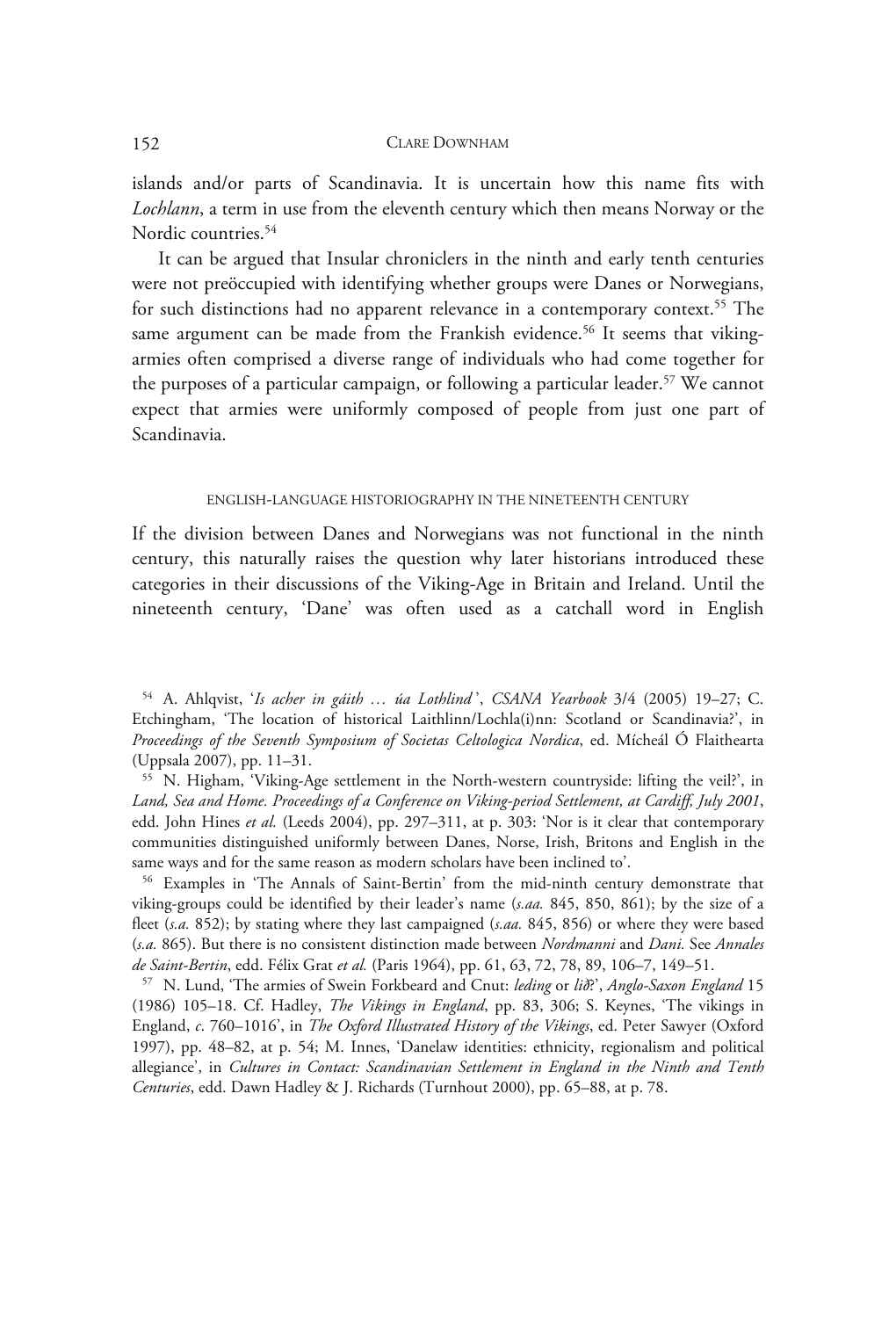historiography to describe all Scandinavians or vikings.<sup>58</sup> However, during the nineteenth century there were calls for a more specific terminology to be applied to Scandinavian raiders and settlers in order to distinguish the impact of Norwegians and Danes in mediaeval Britain. This concern to demarcate the influence of different groups seems to have been entangled with contemporary nationalistic agenda. In 1852 J.J.A. Worsaae insisted in his book *An Account of the Danes and Norwegians in England, Scotland and Ireland*, that 'the Norwegians in Scotland' were 'the most numerous of all the Scandinavian colonists' but observed that the word Dane was commonly used to describe Scandinavians in a North-British context. Worsaae (a Dane himself) attributed 'the preponderance of the Danish name' to $59$ 

the pre-eminent power of the Danes in ancient times, and in the early middle ages; and of course, more particularly to the supreme domination which they had so gloriously won for themselves in the neighbouring country of England.

This echoes, in some respects, the opinion expressed by Daniel Wilson in his *Archaeology and Prehistoric Annals of Scotland*, published the previous year:<sup>60</sup>

the invariable adoption of the latter term [Danes] in preference to that of Norwegians or Norsemen,<sup>61</sup> shows how completely Scottish and Irish antiquaries have abandoned themselves to the influence of English literature, even where the appropriation of its dogmas was opposed to well-known historical facts.

Wilson clearly resented the overt influence of English scholarship on interpretations of the Viking-Age in Scotland.62

Some scholars objected to the prevalent use of the word 'Dane', not merely because it was deemed inaccurate but also because it seemed to deny the significance of Norway in the Viking-Age. It was the Norwegian, Peter Andreas

<sup>58</sup> J. Graham-Campbell, '"Danes … in this country": discovering the vikings in Scotland', *Proceedings of the Society of Antiquaries of Scotland* 134 (2004) 201–39, at p. 202. 59 J.J.A. Worsaae, *An Account of the Danes and Norwegians in England, Scotland and Ireland*

<sup>(</sup>London 1852), p. 199.

<sup>60</sup> Daniel Wilson, *Archaeology and Prehistoric Annals of Scotland* (Edinburgh 1851), pp. xiv–xv; Graham-Campbell, 'Danes ... in this Country', p. 221.<br><sup>61</sup> Here the equation of Norse and Norwegian, which has caused such confusion of usage, is

quite explicit.

<sup>62</sup> A. Newby & L. Andersson Burnett, 'Between Empire and "The North": Scottish identity in the nineteenth century', in *Parting the Mists. Views on Scotland as Part of Britain and Europe*, ed. Henrik Meinander (Helsinki 2008), pp. 37–53.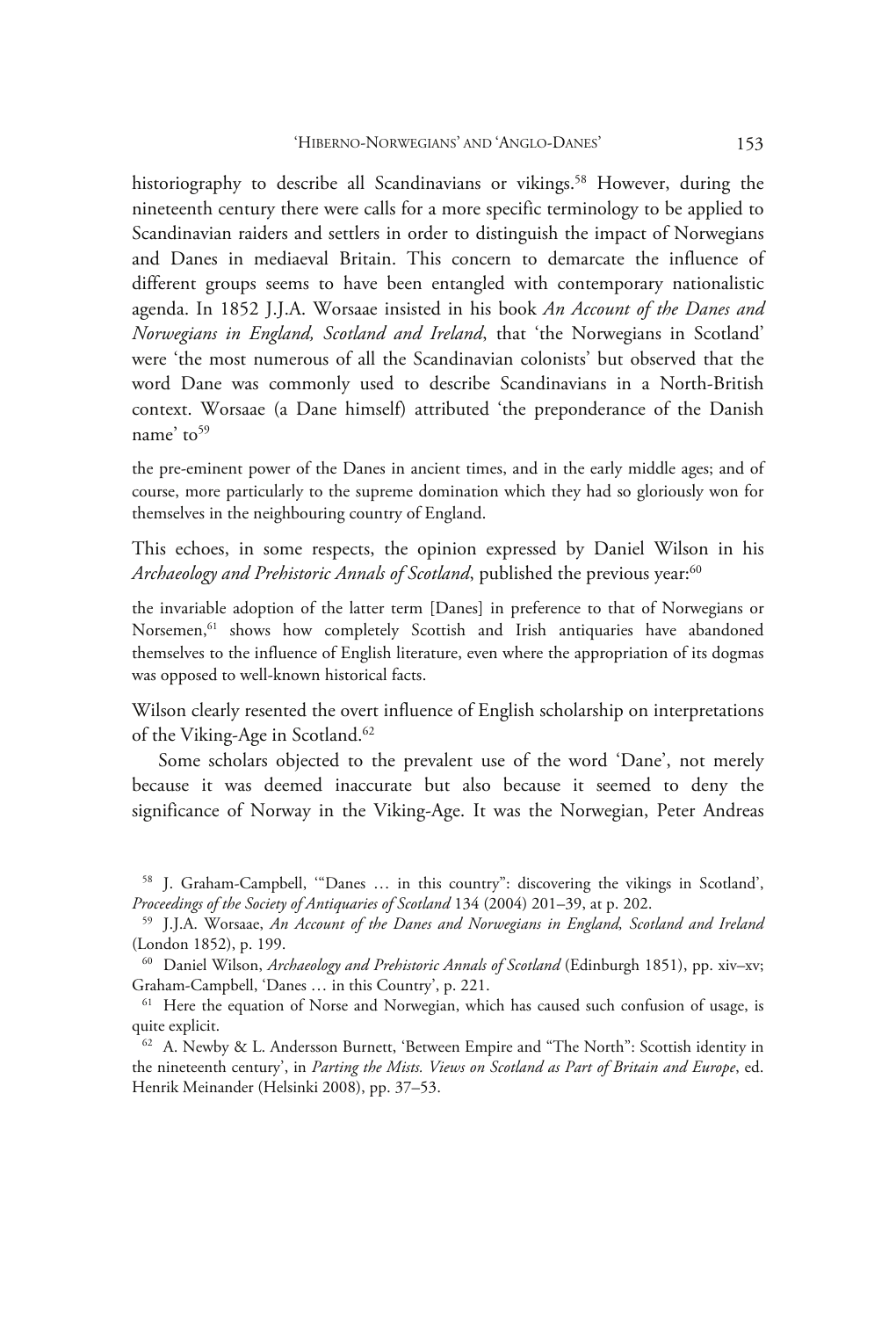Munch, who had urged Wilson to purge the Danish terminology in scholarship.<sup>63</sup> Munch's concerns reflected a contemporary movement to minimise Danish influence in Norway. In 1814, Denmark had ceded Norway to Sweden, but Norway took the opportunity to declare independence. After a brief war, Norway entered a union with Sweden which allowed the country to retain a separate constitution and gain independence for many of its institutions. From this time it appears that attitudes towards the language, history, and culture of Norway became increasingly politicised as emphasis was laid on their distinct national character. For example, before 1814 the official language was called Danish. After 1814 the same language was in Norway called Norwegian.<sup>64</sup> It was in this environment of growing expression of Norwegian nationalism in literature and the arts that Peter Andreas Munch and his fellow-historians worked. Munch was concerned with celebrating the character and historical importance of Norway in his great work *Det norske folks historie*, published in 1863.<sup>65</sup> His influence passed over into scholarship written in English. Munch promoted the idea that the Viking-Age culture of Scandinavia was more deeply rooted in Norway than in Denmark.<sup>66</sup> This complemented existing stereotypes of the Norwegians as more rural and backward-looking, but also more individualistic and liberty-loving, and freer of foreign influence than their Danish neighbours.67 This desire to distinguish Norwegians from Danes in order to reclaim for Norway a distinct historical impact in Britain and Ireland was expressed by other Scandinavian scholars whose work reached out to an English-speaking audience. For example, the eminent historian Alexander Bugge complained in 1900 that English students of the Viking-Age 'confound Norwegians and Danes, without distinguishing between the two nations'.<sup>68</sup>

Some regarded the shift in identifying a strong and distinctive Norwegian cultural impact in the Viking-Age as going too far.<sup>69</sup> George Stephens, a nineteenth-century English scholar who worked in Denmark, argued against the

<sup>63</sup> *Ibid*. 64 A. Elviken, 'The genesis of Norwegian nationalism', *Journal of Modern History* 3 (1931) 365–91, at p. 385.

<sup>65</sup> P.A. Munch, *Det norske folks historie* (8 vols, Oslo 1863); Elviken, 'The genesis', p. 387. 66 P.A. Munch (transl. Sigurd Bernhard Hustvedt), *Legends of Gods and Heroes* (New York

<sup>1926),</sup> pp. xiii–xvi.

<sup>67</sup> Elviken, 'The genesis', pp. 371–4; Wawn, *The Vikings*, p. 9. 68 Alexander Bugge, *Contributions to the History of the Norsemen in Ireland*, Videnskabsselskabets Skrifter, II, Historisk-filosofisk Klasse, nos 4–6 (3 parts, Oslo 1900), I.3. 69 Wawn, *The Vikings*, pp. 4, 148.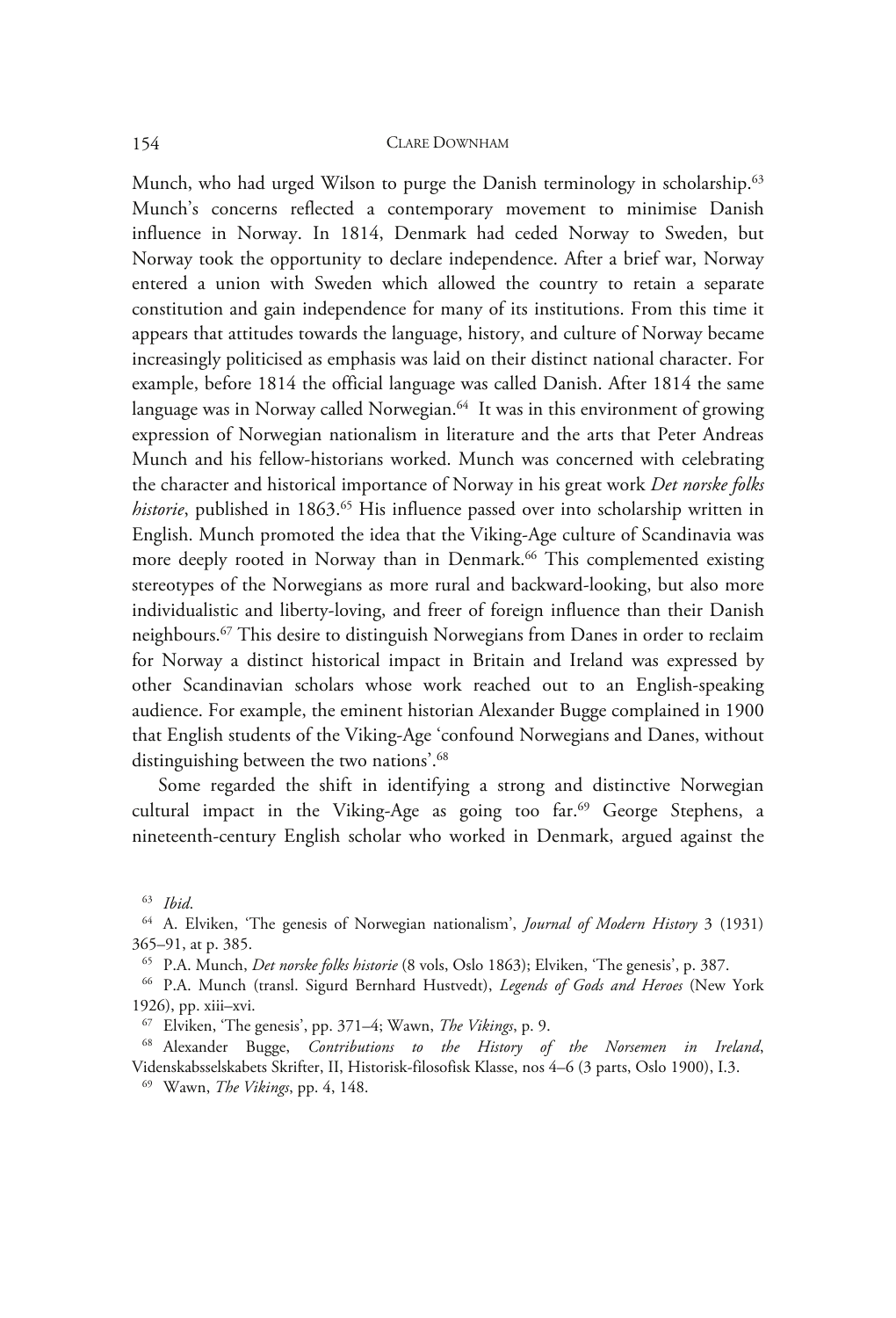trend towards national separatism in historical interpretation, by contending that Scandinavian language and culture had been united across a large area.<sup>70</sup> Stephens's insistence on the shared heritage of 'Anglo-Scandic lands' can be interpreted as a reäction against Norwegian nationalism and German imperialism in the nineteenth century.71 German scholars had their own scholarly ideology (which in Stephens's view downplayed the significance of Scandinavia), and Germany posed a tangible political threat to Denmark, a country whose culture Stephens had enthusiastically embraced.<sup>72</sup> Stephens's views did not gain widespread support.<sup>73</sup> However, it is evident that scholarly disputes were steered (and sometimes buffeted) by the twin forces of national separatism and imperialist ideologies which circulated in nineteenth- and early twentieth-century Europe.

The discussion thus far demonstrates that in the nineteenth century efforts were made to distinguish vikings who were active in Scotland from those who were active in England. The former were identified as being predominantly from Norway and the latter predominantly from Denmark. In Ireland the view that Danes and Norwegians had operated as separate groups was well established in nineteenthcentury historiography. In 1860 John O'Donovan published an edition and translation of the text now called 'The Fragmentary Annals of Ireland'. An eleventhcentury saga embedded within that text identified two groups of vikings who were called 'Dark foreigners' and 'Fair foreigners' as Danes and Norwegians respectively. I have argued elsewhere that the eleventh-century saga-author was interpreting earlier chronicle-material, which he drew on for his account, in the light of eleventh-century rivalries between Danes and Norwegians.74 David Dumville has persuasively made the case that references to 'Dark' and 'Fair' foreigners in the ninth century refer to groups under different leadership.75 The terms 'Dark' and 'Fair' may be interpreted to

75 Dumville, 'Old Dubliners'; cf. Ailbhe Mac Shamhráin, *The Vikings. An Illustrated History* (Dublin 2002), p. 48; Downham, *Viking Kings*, pp. xvi–xvii.

<sup>&</sup>lt;sup>70</sup> *Ibid.*, p. 219.<br><sup>71</sup> George Stephens, *The Old Northern Runic Monuments of Scandinavia and England, now first collected and deciphered* (4 vols, London 1866–1901), I, dedication, and I.xi–xii. Despite emphasising the unity of the Old North, Stephens promoted the idea of regional dialects. In particular he insisted that English dialects were the 'best key to the oldest Scandinavian folk-talks' rather than Icelandic, thus illustrating his own national bias. 72 Wawn, *The Vikings*, pp. 218–28. 73 *Ibid.*, p. 243. 74 Downham, 'The good'.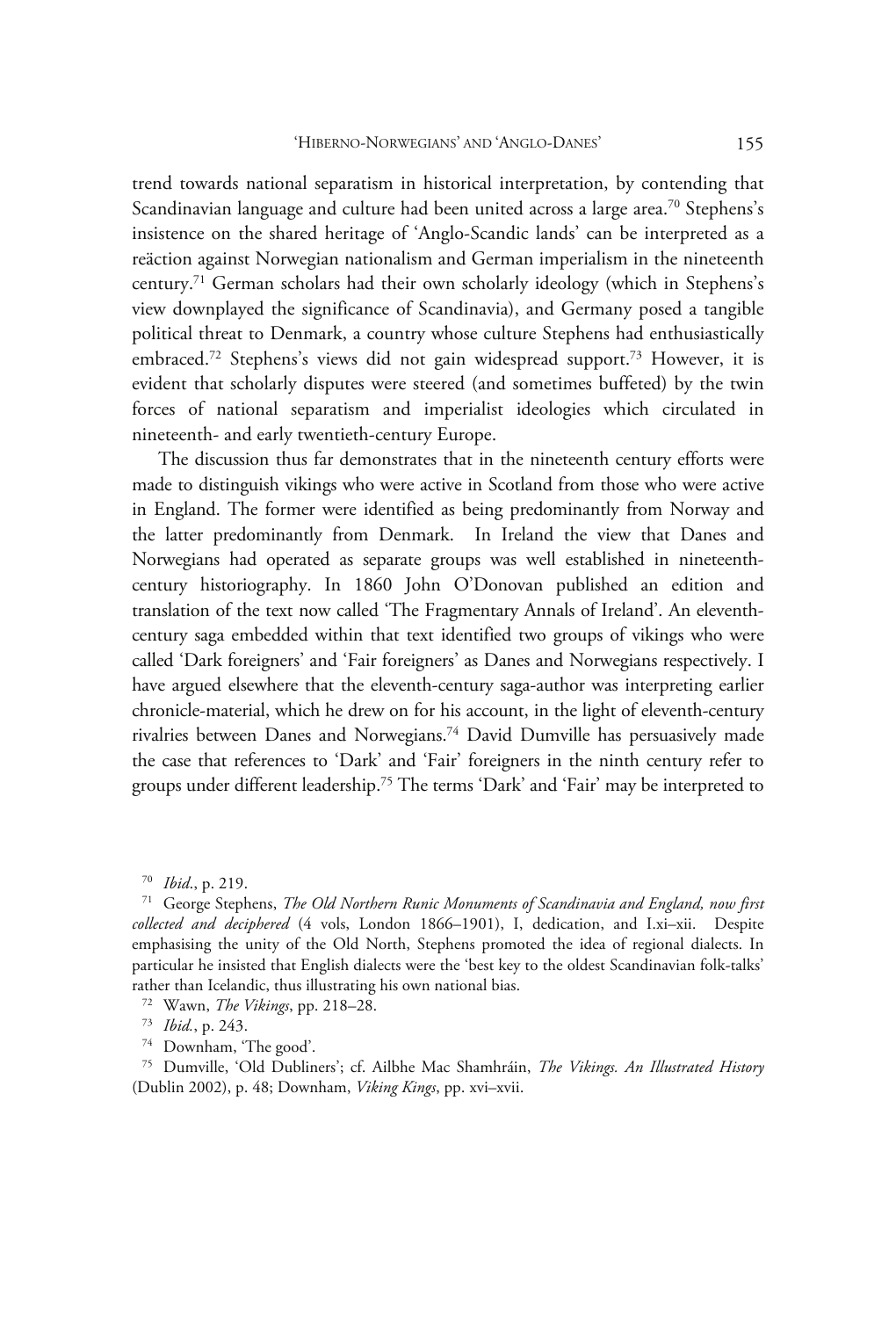mean 'New' and 'Old' in a Gaelic context, rather than being ethnic signifiers.<sup>76</sup> However, guided by the nationalist preöccupations of the age, scholars dealing with the saga-element in 'The Fragmentary Annals of Ireland' readily accepted the division of vikings into national groups. Some, including James Henthorn Todd and Charles Haliday, registered their frustration that other sources did not clearly distinguish between Danes and Norwegians in accounts of ninth-century events.<sup>77</sup> Such frustrations were inevitable, I should argue, because ninth-century viking-groups were not mono-ethnic and probably did not use national labels to identify themselves.

It can be seen that in the nineteenth century there was a well established perception that viking-populations in Ireland were composed of different ethnic groups which might work in competition with each other. Opinions were divided on which of the Scandinavian peoples was dominant. In 1891, Heinrich Zimmer considered that the royal dynasty of Dublin and the dominant culture in the vikingcolonies were Danish.78 Nevertheless a number of prominent Scandinavian scholars regarded the Norwegians as the dominant cultural element in Ireland's viking-ports.79 This was partly argued on geographical grounds: the Scottish islands, which were thought to have been settled from western Scandinavia, were but a short trip by sea from Irish shores.80 Alexander Bugge's *Contributions to the History of the Norsemen in Ireland*, published in 1900, presented a vigorous argument in opposition to Zimmer that Dublin's royal dynasty and much of the viking-population were Norwegian in origin. Bugge's work was influential, for after 1900 the majority of scholars writing in English regarded Ireland's viking-towns as being Norwegian in character, although debates continued about the origin of Dublin's royal dynasty.

Links between Gaelic and Norwegian peoples were also highlighted in mediaeval

clearly distinguish between them in his descriptions of their devastations in Ireland. We cannot even be sure that the name *Dane* is not sometimes given to the Norwegians': *Cogadh Gaedhel re Gallaibh. The War of the Gaedhil with the Gaill, or, The Invasions of Ireland by the Danes and Other Norsemen*, ed. & transl. James Henthorn Todd (London 1867), p. xxxi. Charles Haliday, *The Scandinavian Kingdom of Dublin* (2nd edn, Dublin 1884), p. 15: 'But whether these invaders were Norwegians, Danes, Swedes, or Jutes, it is difficult to determine'.

<sup>78</sup> H. Zimmer, 'Keltische Beiträge, III: Weitere nordgermanische Einflüsse in der ältesten Überlieferung der irischen Heldensage', *Zeitschrift für deutsches Alterthum* 35 (1891) 1–176. 79 Worsaae, *An Account*, pp. xxiii, 297–353; *Chronica regum Manniae et Insularum*, edd. &

transl. P.A. Munch & A. Goss (2 vols, Douglas 1874), I.1–2. 80 *Ibid*.; cf. Worsaae, *An Account*, p. xvii.

<sup>76</sup> Smyth, 'The *Black* Foreigners'; *The Annals of Clonmacnoise, being Annals of Ireland from the Earliest Times to A.D. 1408*, ed. Denis Murphy (Dublin 1896), p. 148 (*s.a.* 922).<br><sup>77</sup> 'It is to be regretted that our author [of *Cogadh Gaedhel re Gallaibh*] does not always very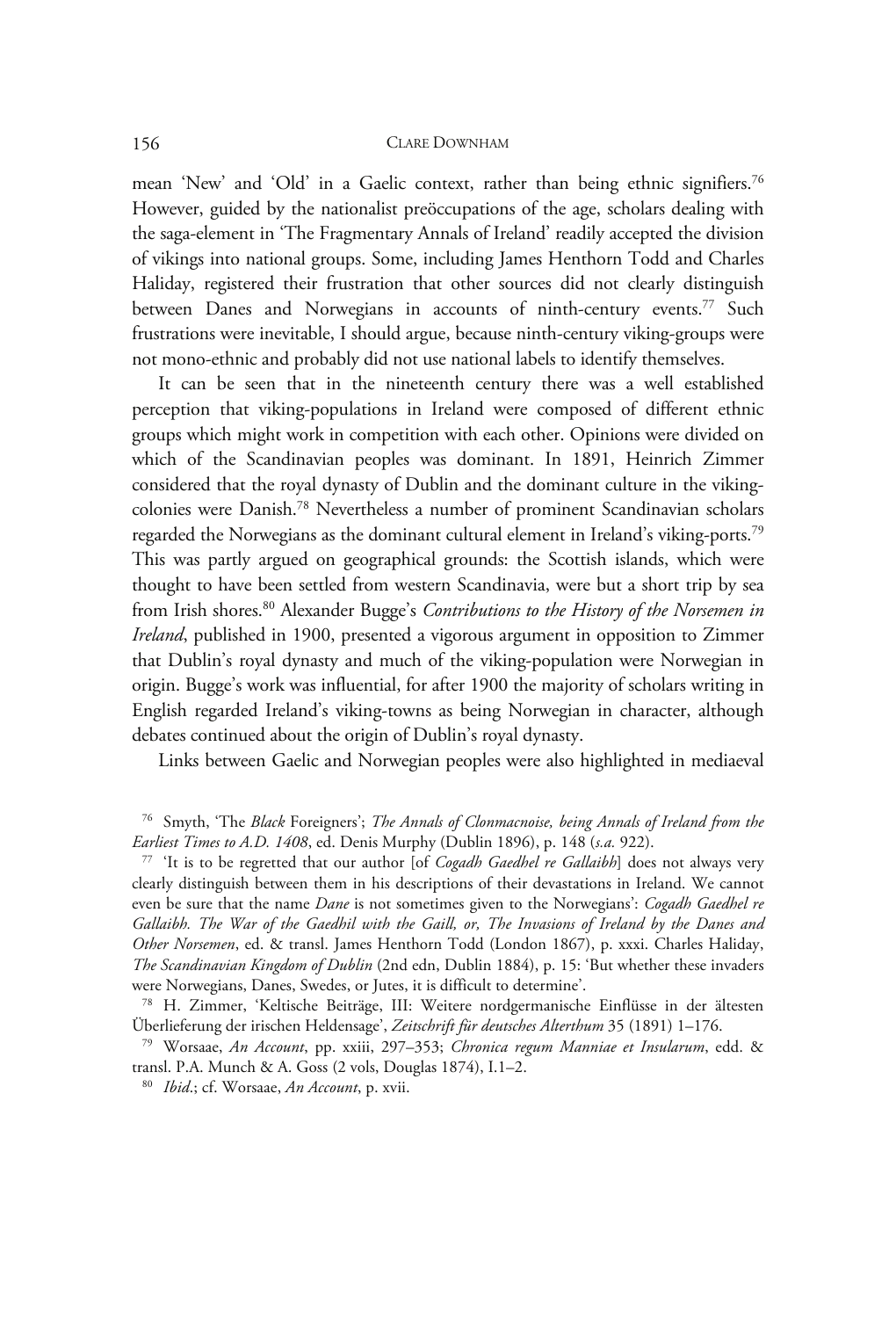Icelandic historiography. The author of *Landnámabók* asserted that some of the early settlers came to Iceland from the Hebrides and Ireland.<sup>81</sup> The Gaelic contribution to mediaeval Icelandic culture has been much explored since the late nineteenth century.82 Nevertheless, not all scholars saw Gaelic influence in positive terms. It is sometimes possible to see the anti-Irish sentiments which circulated in the late nineteenth and early twentieth centuries surfacing in the scholarship of the times.<sup>83</sup>

The picture built up so far is that historians in the nineteenth century sought to define the impact of different Scandinavian groups on Britain and Ireland. The Norwegians were eventually seen to be the dominant cultural influence in Scotland and in Ireland, while Danish links with England had long been recognised. This prepared the ground for a view which developed in English historiography of rival viking-factions in Britain which were aligned along ethnic lines, that is the 'Anglo-Danes' on one side and the 'Hiberno-Norwegians' on the other.

## PLACE-NAME EVIDENCE

There is common sense to the argument that travellers from what is now Norway would tend to settle in the north and west of Britain and that settlers from what is now Denmark would settle in the east. There are however some problems in the way in which place-names have been interpreted to draw a sharp distinction between Scandinavian settlements in the west and east of England.<sup>84</sup> This is evident in maps which oversimplify the work of onomastic specialists by showing eastern and western Scandinavian settlements in different colours (in particular those with

… the Celt' (p. 341) who among other things 'are generally melancholy … characterized by very strong feelings, are constant, oppose change … pessimistic, easily discouraged, suspicious, jealous … live for the moment, cannot plan for the future' (p. 339), in contrast to the noble qualities ascribed to those of Norwegian descent! See also L.P. Curtis, Jr, *Anglo-Saxons and Celts. A Study of Anti-Irish Prejudice in Victorian England* (Bridgeport, CT 1968), pp. 74–89. 84 Hadley, *The Vikings in England*, p. 101.

<sup>81</sup> *Íslendingabók – Landnámabók*, ed. Jakob Benediktsson (Reykjavík 1968). 82 *Sturlunga Saga including the Islendinga Saga of Lawman Sturla Thordsson and Other Works*, ed. & transl. Gudbrand Vigfusson (2 vols, Oxford 1878), I.xxvi; Israel Gollancz, *Hamlet in Iceland* (London 1898), pp. lii–lv; W. Faraday, 'On the question of Irish influence on early Icelandic literature', *Memoirs and Proceedings of the Manchester Literary and Philosophical Society* 44 (1899/1900) 1–22.

<sup>83</sup> G.T. Flom, review of *Islands Kultur ved Aarhundredskiftet 1900* by Valtýr Guðmundsson, *The American Anthropologist*, new series, 6 (1904) 339–41. Flom described Valtýr's categorisation of those deemed to be descended from 'thralls of a non-Aryan race': 'for the greater part, perhaps,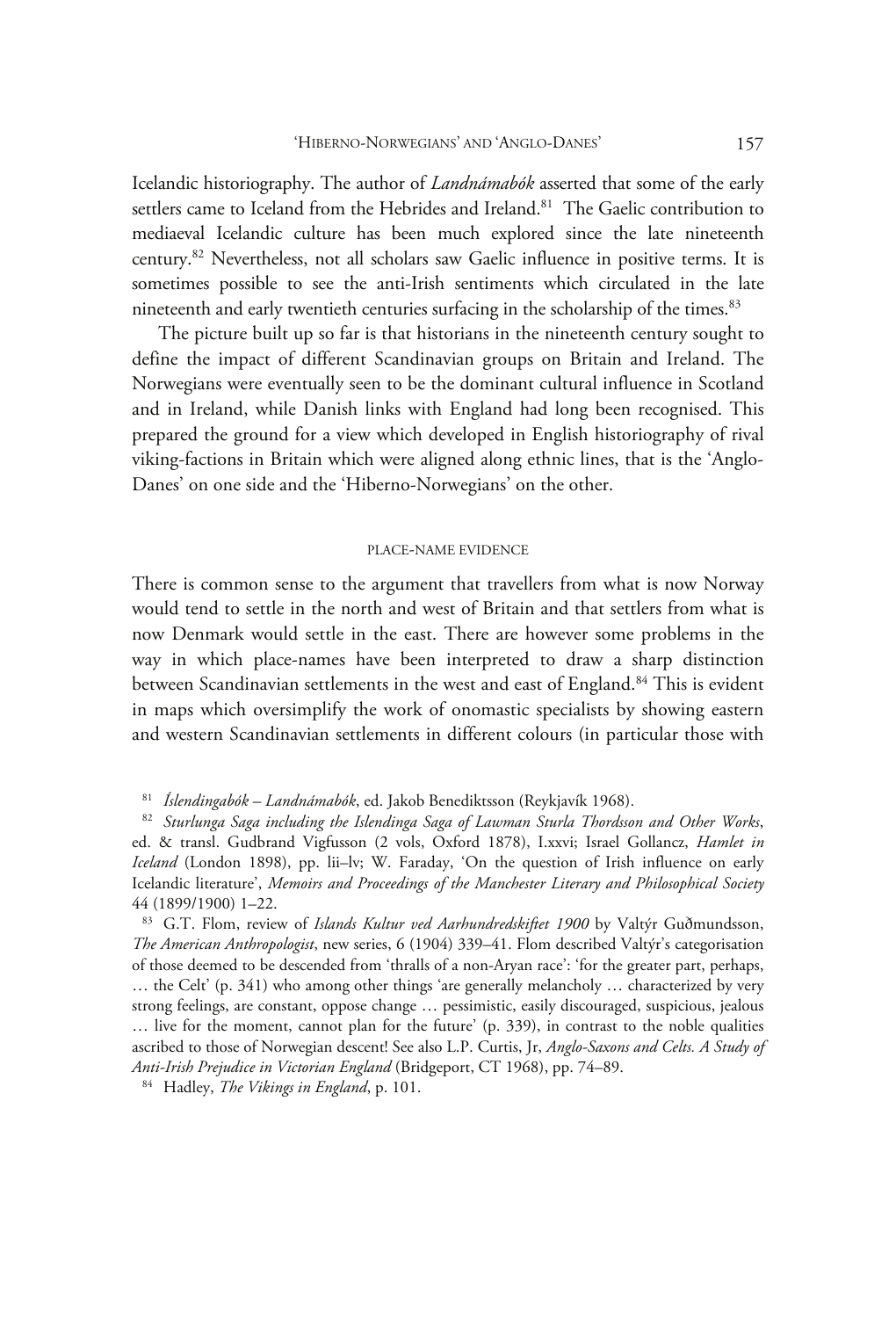a thin intervening strip of no-man's land) as if Norwegian and Danish populations lived in geographically separated zones with little interaction.<sup>85</sup> The interpretation of 'The Anglo-Saxon Chronicle' which gained ground in the early twentieth century, that there were two rival ethnic camps of Scandinavian settlers in Britain, may have influenced historians' interpretations of place-name evidence.

J.J.A. Worsaae was one of the earliest scholars to highlight the differences between Scandinavian place-names in eastern and western England. In 1852 he wrote:<sup>86</sup>

the names ending in by, thorpe, toft, beck, næs, and ey, appear chiefly in the flat midland counties of England; whereas farther towards the north, in the more mountainous districts, these terminations mostly give place to those in thwaite, and more particularly to those in dale, force, tarn, fell and haugh. The difference, however, is scarcely founded on the natural

character of the country alone; it may have arisen from the different descent of the inhabitants … Exactly similar names are met with to this day in the mountains of Norway; whilst they are less common, or altogether wanting, in the flat country of Denmark … Norwegians … appear to have betaken themselves chiefly to the most northern and mountainous districts, which lay not only nearest to them, but which in character most resembled their own country.

The geographically determined argument makes sense, that Scandinavian names in mountainous areas of England are akin to the names of mountainous areas in Scandinavia and the names of lowland-areas are akin to the names found in the lowlands of Scandinavia. However, the ethnically determined view that Norwegians shunned lowland-areas which would have been richer agriculturally, as they felt drawn to a harsher landscape which looked more familiar, does not make as much sense.87 The classification of place-names into 'Norwegian' and 'Danish' elements therefore risks being a division between names for 'upland'-features and names for 'lowland'-features which reflect differences in geography between northwestern and eastern England.

85 For a selection online, see: http://medieval.ucdavis.edu/20A/Viking.England.jpg; http://www.trin.cam.ac.uk/sdk13/RPMaps/MapPolDev.jpg; http://members.aol.com/scothist/ viks/v0311.jpg; http://webspace.ship.edu/cgboer/evolenglish.html; http://research.uvsc.edu/ mcdonald/Anglo-Saxon/wife'slament/wifema5.gif; http://www.variantbank.org/results/rules/ v/viking\_ra.gif; http://members.lycos.nl/vikings/vikingjourney.html (all accessed 01/08/08).<br><sup>86</sup> Worsaae, *An Account*, pp. 72–3.<br><sup>87</sup> If one can imagine an attitude towards landscape as a commodity which requires heavy

manual work (and is not simply cast in aesthetic terms), those who had farmed in a harsh landscape would especially prize good flat land and might regard it as more visually attractive. I should thank my late great-grandfather, Edward Inman, a Westmorland-farmer, for this insight.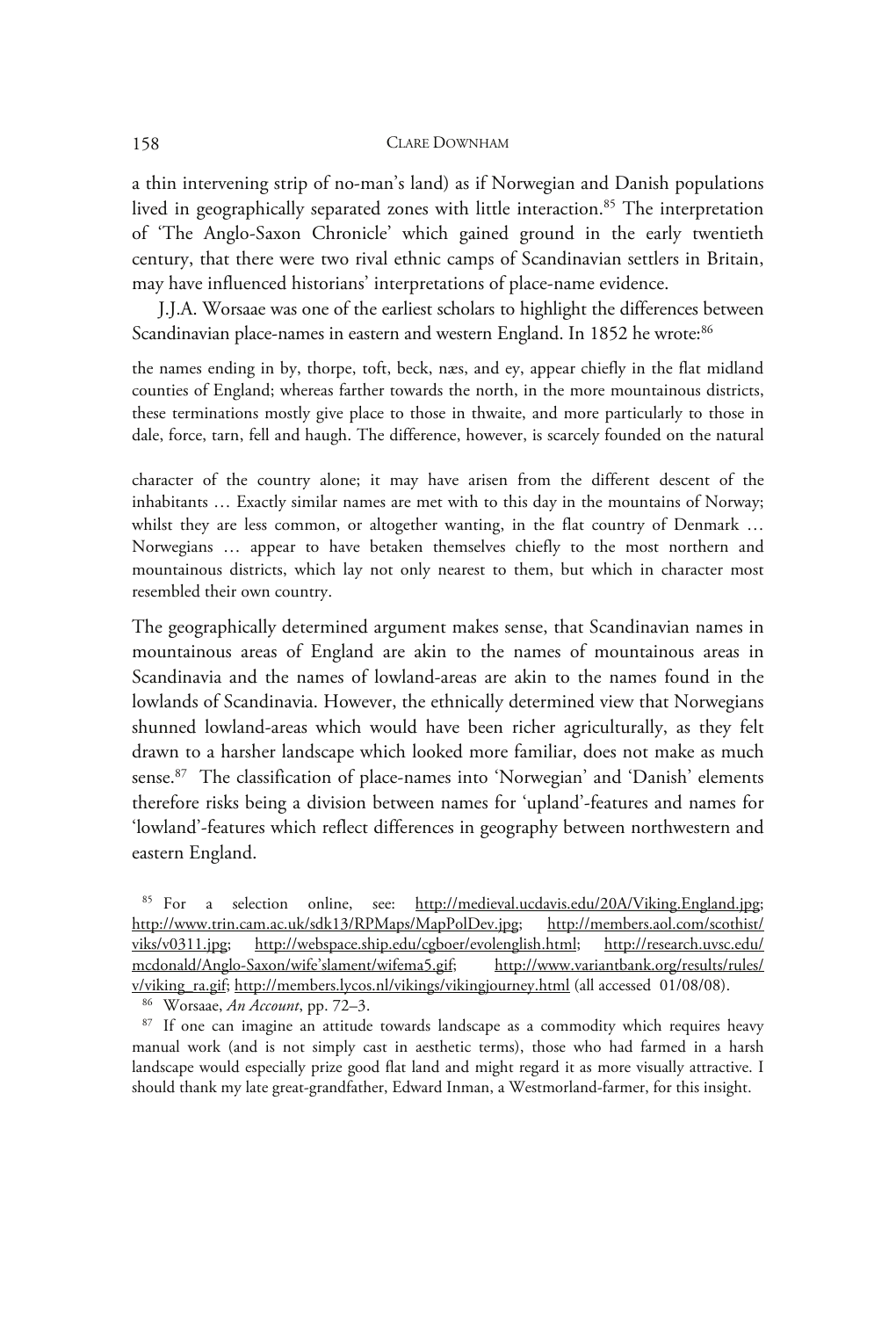Worsaae went on to identify *-býr* or *-bý* ('farm'/'settlement') as a Danish placename element.<sup>88</sup> He noted that these names appear more frequently in northeastern counties of England than they do in the north-west. Recent research by Gillian Fellows-Jensen has reïnforced the view that northwestern names ending in *-bý* were transmitted from the east of England, taking into account some complexities of the evidence to draw the following conclusion: 89

there was an anti-clockwise movement from the northern Danelaw across the Pennines and down the Eden valley to Carlisle, spreading northwards from there into eastern Dumfriesshire and trickling along the coast to Galloway, and southwards from Carlisle along the coastal plain of Cumberland, across the Irish Sea to Man, and finally perhaps back across the Irish Sea to Wirral and south-west Lancashire.

However, Fellows-Jensen's view that all British *-bý* names were originally disseminated from the Northern Danelaw has been challenged by Alison Grant, who has argued on linguistic grounds that *-bý* names of Ayrshire and the Hebrides were introduced in a Gaelic-Scandinavian milieu. In other words, Grant has put the case that  $-b$ *ý* names were transmitted from the west as well as from the east.<sup>90</sup> Grant's argument may also have implications for some of the *-bý* names of Cumbria, Lancashire, and the Isle of Man.<sup>91</sup>

The other elements discussed by Worsaae were *-thveit* ('clearing') and -*thorp*  ('secondary settlement'). Worsaae considered *-thveit* to be a Danish place-name element because it was commoner in northeastern England than in Scotland or northwestern England. His interpretation was soon challenged by Robert Ferguson, whose work *The Northmen in Cumberland and Westmoreland* was published in 1856. Ferguson identified the work of Worsaae as a springboard to his own researches, but he was concerned to highlight the links between the English Lake District and Norway.92 Ferguson noted the frequency of *-thveit* names in Cumberland, suggesting that such names were less frequent in the east because areas of Yorkshire and Lincolnshire would have already been cleared before vikings

<sup>88</sup> Worsaae, *An Account*, pp. 75–6. 89 G. Fellows-Jensen, 'Scandinavian place-names of the Irish Sea Province', in *Viking Treasure from the North West. The Cuerdale Hoard in Context*, ed. James Graham-Campbell (Liverpool 1992), pp. 31–42, at p. 36. 90 A. Grant, 'The origin of the Ayrshire *bý* names', in *Cultural Contacts in the North Atlantic* 

Region: the Evidence of Names, edd. Peder Gammeltoft et al. (Lerwick 2005), pp. 127–40.<br><sup>91</sup> Diana Whaley, *A Dictionary of Lake District Place-names* (Nottingham 2006), p. 390.<br><sup>92</sup> Robert Ferguson, *The Northmen in Cumbe*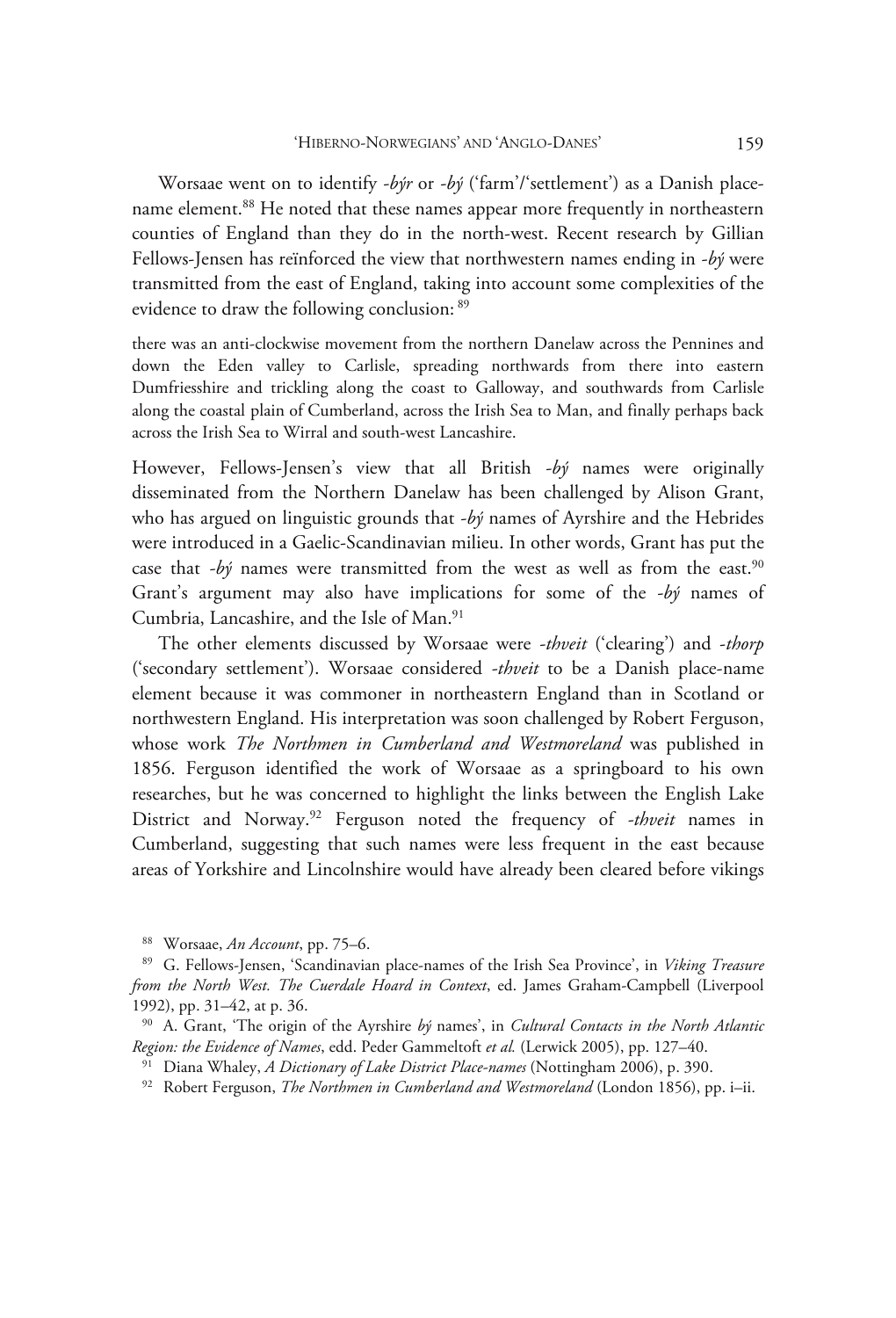arrived.93 He therefore regarded the distribution of *-thveit* names as being influenced by geographical factors, but he also linked it with settlement from an area of southwestern Norway where this element was common. Nevertheless, *-thveit* is also found in eastern England. It occurs in seven settlement-names in Norfolk, and, as Fellows-Jensen has pointed out, the adoption of the word *thwaite* into northern dialects of English means that a number of *-thveit* names in Cumbria (Cumberland, Westmorland, and Lancashire North-of-the-Sands) may postdate the ninth and tenth centuries.94 In sum, the distribution of *-thveit* names (like *-bý* names) does not always conform with a simple east/west division of English placenames.

The Old-Norse place-name element -*thorp* is found frequently in eastern England but rarely in the west. It has the same meaning as Old-English -*throp* which is also focused in the Eastern counties but which is much less common. It is possible that some -*thorp* names were adopted from Old English -*throp* by Norsespeakers or those speaking a Scandinavianised dialect of English.95 The word *thorp*  continued to be used in Middle English, and some names seem to have been formed after the Viking-Age.96 Fellows-Jensen has noted that -*thorp* names appear frequently in eastern Norway, which challenges the view that the names in England were all coined by settlers from Denmark.<sup>97</sup> Furthermore, the upland-distribution of *-thveit* names in northwestern England is analogous to where *-thorp* names lie in eastern England, except that in Cumbria these areas would have been more thickly wooded: 'when the Vikings were naming dependent settlements in this part of England, they referred to them quite naturally by the term *þveit* "clearing"'.98 These arguments suggest that, despite the marked east/west pattern of division in the distribution of *-thveit* and *-thorp*, it would be unwise to conclude that the former were all coined by Norwegians and the latter were all named by Danes.

93 *Ibid.*, pp. 36–7.<br>94 K.I. Sandred, 'Language contact in East Anglia: some observations of Scandinavian placenames in *thwaite* in Norfolk', in *Proceedings of the Seventeenth International Congress of Onomastic Sciences*, ed. Eeva Maria Närhi (Helsinki 1990), pp. 1–8; G. Fellows-Jensen, 'Little Thwaite, who made thee?', in *Proceedings of the Nineteenth International Congress of Onomastic Sciences*, ed. W.F.H. Nicolaisen (3 vols, Aberdeen 1998), II.101–6; G. Fellows-Jensen, 'Vikings in the British Isles: the place-name evidence', *Acta Archaeologica* 71 (2000) 135–46, at p. 143. 95 G. Fellows-Jensen, 'Place-names in *-þorp*: in retrospect and in turmoil', *Nomina* 15 (1991/2)

35–51, at pp. 36, 40.

<sup>96</sup> *Ibid.*, pp. 39, 42. 97 *Ibid.*, p. 41. 98 *Ibid*.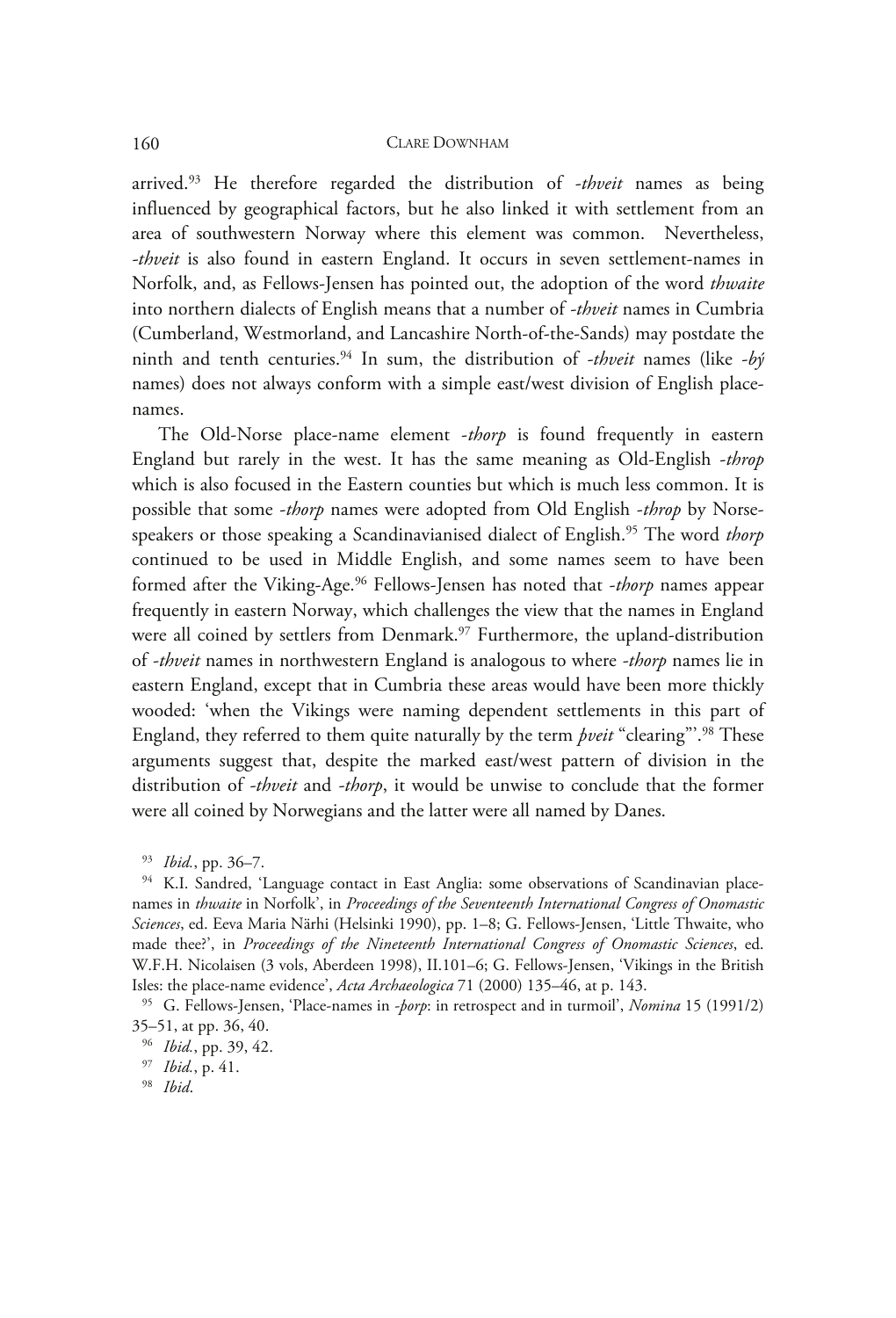As part of a debate about the level of dialectal difference between West Norse (Old Icelandic/Old Norwegian) language and East Norse (Old Swedish/Old Danish) language, Paul Bibire has questioned the analysis of Norse place-names in Britain.<sup>99</sup> For example,<sup>100</sup>

the form *Botham* and the loan into English, *booth*, have been used as evidence for East Norse, and more particularly Danish, settlement in Yorkshire … It has been alleged that there is a dialectal distribution of Old West Norse *ú*, Old East Norse *ó* in this root … but in actual fact, Old West Norse has both *ū* and *ō* … A geographical distribution of *ū* and *ō* in this root and words derived from it must therefore be regarded as very questionable, and it is far from certain that all varieties of Norse did not have both vowels in the ninth century.

There is no consensus as to when dialectal differences between West Norse and East Norse became pronounced: opinions range between the sixth and the eleventh century.101 It is therefore problematic to apply these arguments to Norse placenames in an Insular context, where local languages (Gaelic, Brittonic, English) and dialects will also have impacted on the evidence.

In sum, one would expect that Norse place-names in the east of England might show greater influence of East-Norse naming habits and that northwestern England might show greater influence from West-Norse naming habits. However, the distinctions between eastern and western England have also been influenced by local geography. Furthermore, the evidence is complex in terms of the origin of settlers, the chronology of settlement, and the chronology of name-formation using onomastic elements of Norse origin. While modern onomastic studies show sensitivity to all these issues, the differences between eastern and western England have been exaggerated and sometimes continue to be overplayed in modern accounts and associated maps. The perception that 'The Anglo-Saxon Chronicle' treats 'Norwegians' and 'Danes' as distinct groups has perhaps coloured analyses.

On this basis it had been argued that *Denby* and *Normanby* place-names

<sup>99</sup> The West-Norse language is also called West Nordic or West Scandinavian in scholarly usage, and similarly for East Norse.

<sup>100</sup> Bibire, 'North Sea language contacts', pp. 100–1; G. Fellows-Jensen, 'To divide the Danes from the Norwegians: on Scandinavian settlement in the British Isles', *Nomina* 11 (1987) 35–60, at p. 53.

<sup>&</sup>lt;sup>101</sup> M. Schulte, 'Language contact in the period between Ancient Nordic and Old Nordic', in *The Nordic Languages. An International Handbook of the History of the North Germanic Languages*, I, edd. Oskar Bandle *et al.* (Berlin 2002), pp. 882–95 (§88); H. Perriden, 'Dialects and written language in Old Nordic, II: Old Danish and Old Swedish', *ibid.*, pp. 1018–28 (§114). I am grateful to Stefan Brink for providing bibliographical guidance on this matter.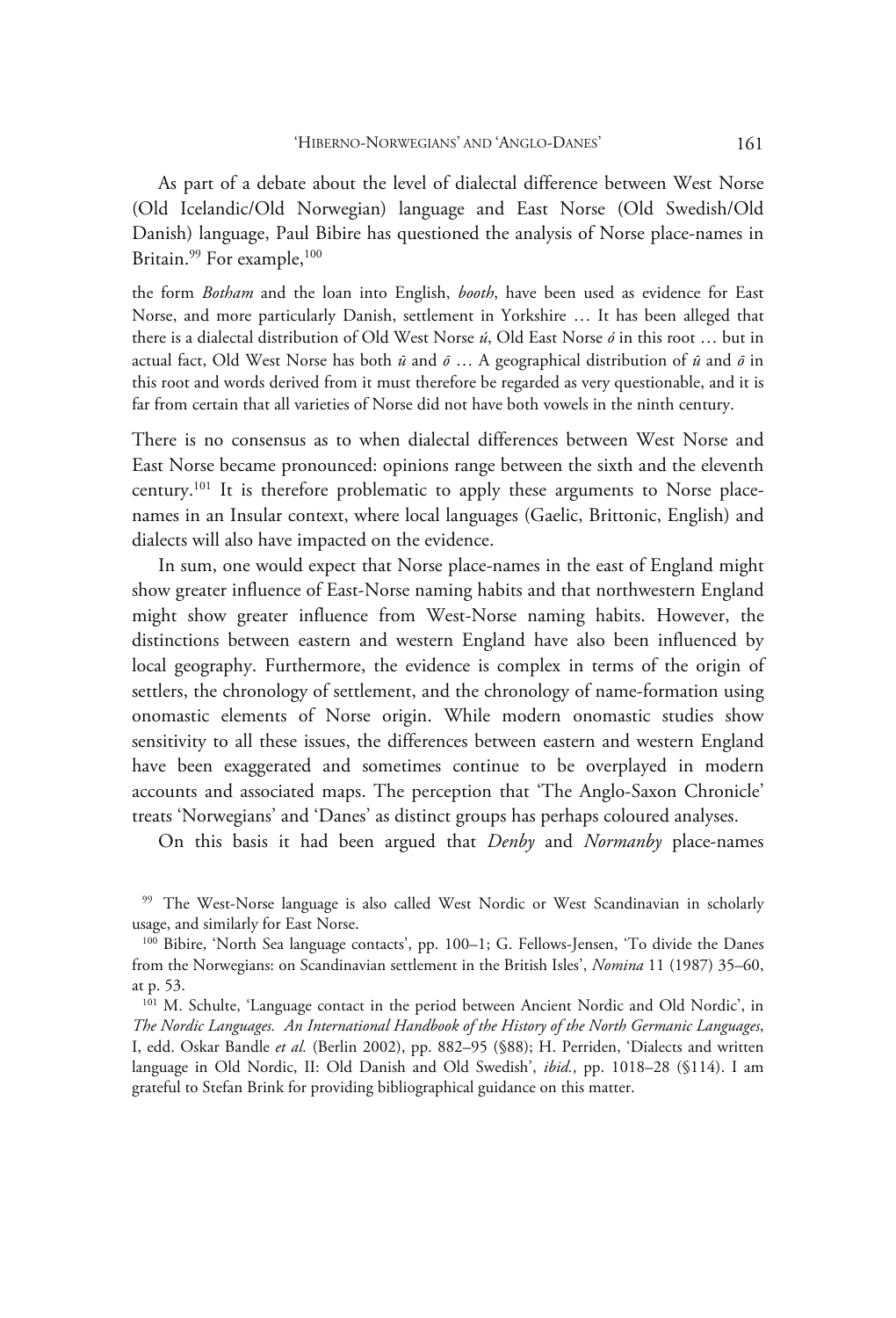distinguished between separate settlements of 'Danes' and 'Norwegians' in the ninth and early tenth centuries.102 However, this seems doubtful. All such names are found in eastern counties rather than across the whole area of Scandinavian settlement in England.<sup>103</sup> As I have argued, during the ninth and early tenth centuries, a distinction was not made between these groups in the English language.<sup>104</sup> Both toponyms might refer to Scandinavians in a general way, or their coining may postdate the mid-tenth century.<sup>105</sup>

One cannot doubt that in the Viking-Age there were observable differences between vikings raised in Gaelic-speaking areas and those who had lived in England. These differences would presumably have increased over time as Scandinavian settlers and their descendants intermingled with people from the host-culture. The immigration of vikings from Gaelic-speaking areas into England may have led to the coining of new names such as *Ireby* ('farm/settlement of the Irish'), discussed by Mary Higham.<sup>106</sup> Differences may also be noted in areas of Gaelic-Scandinavian settlement, with the use of inversion-compounds, combinations of Gaelic personal names with Norse place-name elements, and the use of Gaelic loanwords into Norse, of which the most notable example is -*erg*  (from Old-Gaelic *áirge*, Modern Scottish-Gaelic *airigh*). 107 It can be argued that

from the Old-English plural *Norðmenn*, or whether some are derived from the personal name *Norðmaðr*: Lena Peterson, *Nordiskt runnamnslexikon* (Uppsala 2002), p. 149, http://www.sofi.se/servlet/GetDoc?meta\_id=1472 (accessed 01/08/08). Cf. Mawer, 'The Redemption', p. 556; Whaley, *A Dictionary*, p. 256, *s.n.* Ormathwaite.<br><sup>105</sup> For later Scandinavian impact on English place-names, see G. Fellows-Jensen, 'Danish place-

names and personal names in England: the influence of Cnut?', in *The Reign of Cnut, King of England, Denmark and Norway*, ed. Alexander R. Rumble (London 1994), pp. 124–40. 106 M.C. Higham, 'Scandinavian settlement in north-west England, with a special study of *Ireby*

names', in *Scandinavian Settlement in Northern Britain*, ed. Barbara E. Crawford (London 1995), pp. 195–205.

107 Fellows-Jensen, 'Vikings in the British Isles', pp. 141–2; Higham, 'Scandinavian settlement', pp. 199–205; Alfred P. Smyth, *Scandinavian York and Dublin. The History and Archaeology of Two Related Viking Kingdoms* (2 vols, Dublin 1975/9), I.80.

<sup>&</sup>lt;sup>102</sup> Worsaae, *An Account*, p. 73; Mawer, 'The Redemption', pp. 556–7.<br><sup>103</sup> 'The Key to English Place-Names' database lists two 'Danby' names in North Yorkshire, a 'Denby' in West Yorkshire and another in Derbyshire. Two 'Normanby' names are listed for North Yorkshire and two in Lincolnshire. In addition there is a 'Normancross' in Huntingdonshire and ten 'Normanton' names distributed as follows: Derbyshire (3), Nottinghamshire (3), Leicestershire (1), West Yorkshire (1), Rutland (1), Lincolnshire (1). See http://www.nottingham.ac.uk/english/ins/kepn/results\_search.php (accessed 01/08/08). 104 It might also be questioned whether all the Normanby and Normanton names were derived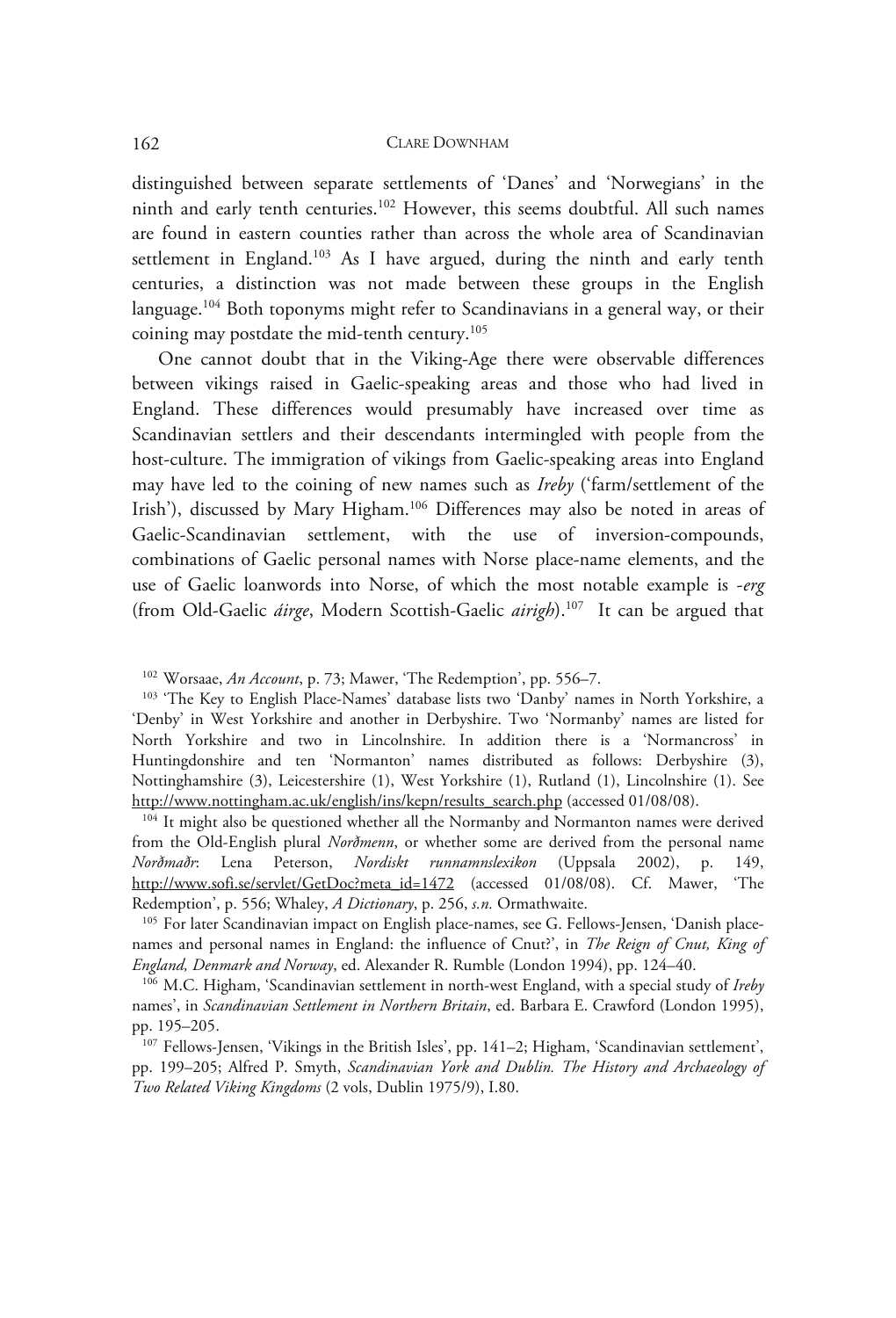vikings could be identified by their place of origin, but I do not consider that a political distinction was maintained throughout the ninth and tenth centuries between people whose ancestors hailed from the areas of Denmark and Norway. Rather, viking-groups were primarily bound together by the identity of their leaders and by the bases and areas from which they operated in an Insular context.

## ETHNIC STEREOTYPING

The idea that conflict sometimes characterised relations between 'Anglo-Danish' and 'Hiberno-Norwegian' contingents in Viking-Age England was developed in twentieth-century historiography. The rivalry was seen not merely as political but also as a competition between peoples of contrasting character and world-view. It has been concluded by various scholars that 'Hiberno-Norwegian' and 'Norwegian' colonists were more staunchly heathen, more adventurous, more violent, and even more disorganised than their 'Anglo-Danish' rivals. This rhetoric, which sometimes distinguishes relatively domesticated 'Anglo-Danes' from the wilder 'Hiberno-Norwegians', calls to mind standard stereotypes used to contrast peoples deemed to be at the core and the margins.<sup>108</sup>

What follows is not a comprehensive survey of the literature. However, each of the stereotypes listed above is illustrated by quotations taken from works which I have recently browsed. Taken together, they suggest that stereotyped perceptions of 'Norwegians' and 'Hiberno-Norwegians' in opposition to 'Danes' and 'Anglo-Danes' have been and remain fairly pervasive in the historical literature.

The first stereotype, that 'Norwegians' were more adventurous than 'Danes' in the Viking-Age, was linked with the perception that their colonies were geographically distinct. This notion tends to be found in older historical narratives, probably because recent onomastic research has effectively challenged the idea that 'Norwegians' and 'Danes' were ethnically and geographically separated in England. According to Edward Laborde in 1936:<sup>109</sup>

<sup>108</sup> E.D. Snyder, 'The Wild Irish: a study of some English satires against the Irish, Scots, and Welsh', *Modern Philology* 17 (1920) 687–725; Thomas Hylland Eriksen, 'Images of the neighbour: reciprocal national stereotypes in Scandinavia', http://folk.uio.no/geirthe/ Scandinavian\_images.html (1997), accessed 15/02/2008.<br><sup>109</sup> E.D. Laborde, *Byrhtnoth and Maldon* (London [1936]), p. 47. Here 'Norse(man)' means

<sup>&#</sup>x27;Norwegian'.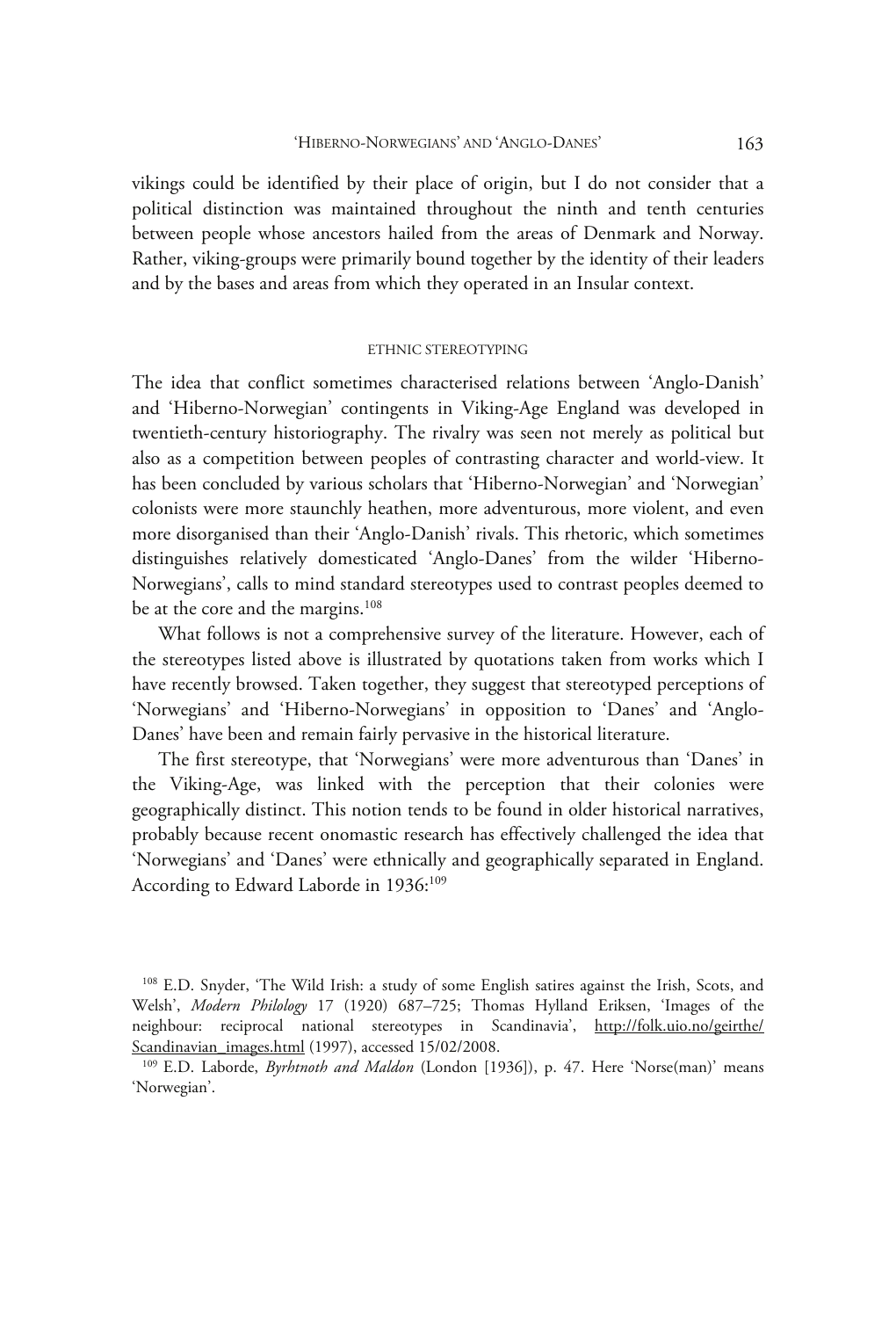The raids on the west coast of England were exclusively Norwegian. Even when attacking the southeastern shores, they used the same route .… Joint enterprises in later times consisting of Norsemen and Danes sometimes used the North Sea route, and sometimes purely Norse invasions like that of Harald Hardrada also went that way. But Danish wickings never went 'round about'.

Thus Laborde expressed an extreme view that Danes never sailed around Scotland. This echoes to some extent the description offered by Eleanor Hull: 110

The Norse were hardy seafarers who pushed out north-west to the shores of Greenland, Iceland, and North Britain, and thence made their way down the western coasts of Scotland to Ireland; the Danes, who were not naturally a sea-loving nation, were inclined to hug the shores.

In terms of organisation, the 'Norwegians' have tended to be regarded as more chaotic. Thus F.T. Wainwright wrote that 'they lacked the military organisation which characterised the Danish settlements of Eastern England'.<sup>111</sup> This may be compared with a comment made by Jean Renaud: 'L'expansion danoise, contrairement à celle des Suédois et des Norvégiens qui était souvent le fait de groupes d'individus isolés, prit très vite un caractère massif et fortement organisé'.112

The stereotype that 'Norwegians' were less organised can also linked with perceptions of the more violent character of the 'Hiberno-Norwegians' in contrast to 'Anglo-Danes'. For example, T.D. Kendrick wrote:

in 918 … a roving viking of the Dublin house, Ragnvald, came over from Ireland and seized the throne of York … the unhappy province was thrown into chaos by the attempt to impose heathen Irish-Norwegian government upon the Christian Danes of Deira ….

And of a later king of Rögnvaldr's family he observed that 'Olaf and his Norwegians were athirst for conquest'. 113

The distinctiveness and aggressiveness of the 'Hiberno-Norwegian' is commented on by a wide range of authors. One example is provided by the recent book *Viking Empires* written by Angelo Forte, Richard Oram, and Frederik

<sup>110</sup> Eleanor Hull, *A History of Ireland and her People* (2 vols, London 1931), I.91 **(**§3), accessed online at http://gutenberg.net.au/ebooks08/0800111h.html#ch1-3 (15/02/2008). Here again 'Norse' means 'Norwegian'.

<sup>111</sup> F.T. Wainwright, *Scandinavian England. Collected Papers* (Chichester 1975), p. 256; cf. p. 334.

<sup>112</sup> Renaud, *Les Vikings*, pp. 8–9. 113 T.D. Kendrick, *A History of the Vikings* (London 1930), pp. 251, 254.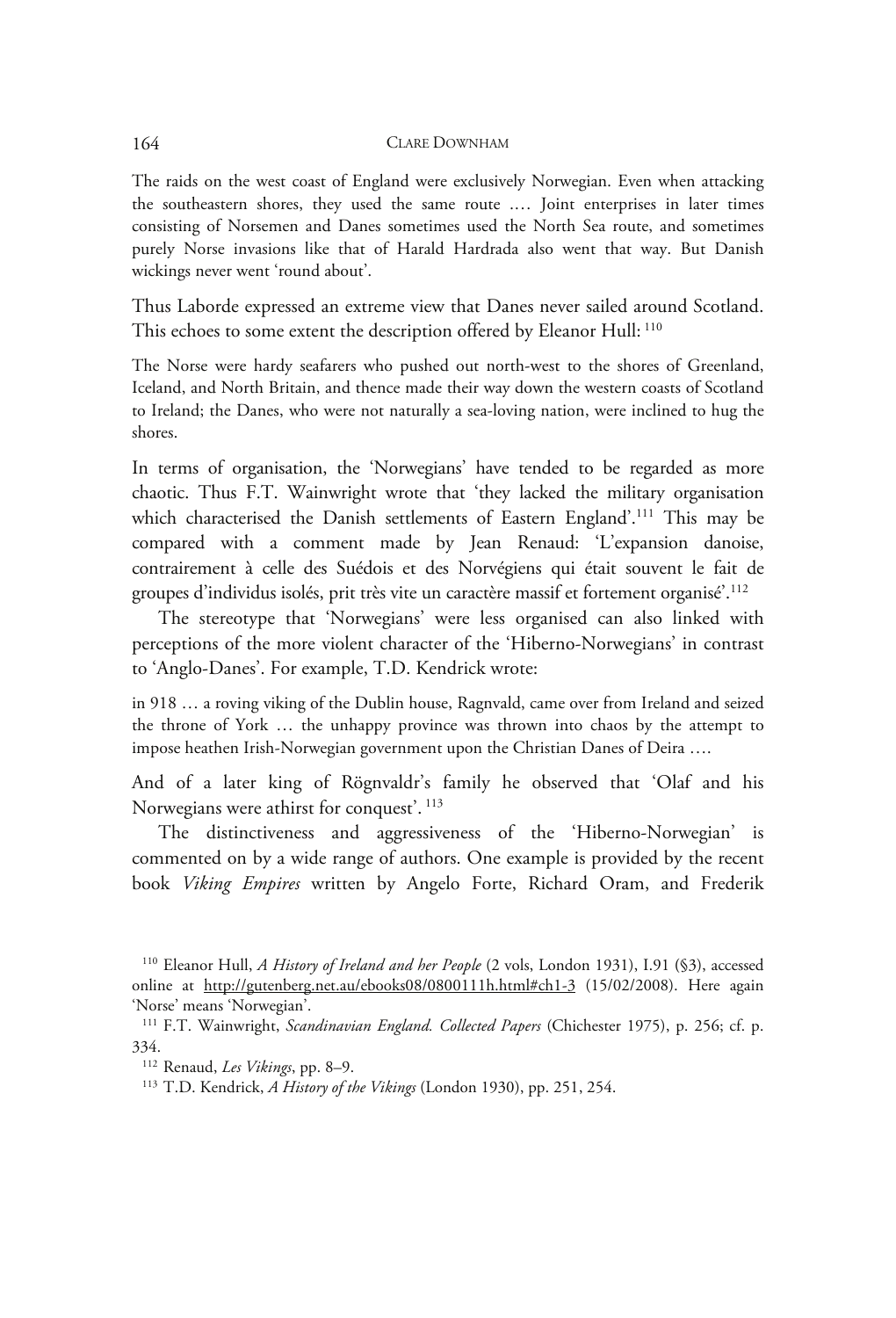Pedersen:<sup>114</sup> 'Christianised York had become ... an accepted part of mainland political society …. This position stands in sharp contrast to that of the Norse of Dublin, whose aggressive paganism continued to set them apart ….'

The association of Scandinavian traditional religion and violence is found elsewhere. Recently, Alex Woolf has referred to 'Christian Anglo-Danes, settled in eastern England, and heathen Hiberno-Norse from the Irish Sea province', arguing that in the mid-tenth century 'Cumbrians … were perhaps particularly exposed to aggression from the pagans of the Irish Sea'.115 The view of 'Hiberno-Norwegians' as violent heathens bears on issues of cultural assimilation. Scandinavian settlers in the east of England were more likely to live in rural settlements than were the portdwelling vikings of Ireland. In such circumstances the settlers in eastern England may have more rapidly assimilated to the local population. Nevertheless, the view that vikings in Ireland had little contact with their Irish neighbours, and in particular that they were relatively untouched by christianity in that island, is highly questionable. <sup>116</sup> The contrasts have sometimes been overplayed.

The image projected by Allen Mawer's translation of the poem in annal 942 of 'The Anglo-Saxon Chronicle' was that a Danish population in the East Midlands of England was held down under the force of heathen Norwegians. It has been assumed that a similar situation prevailed at York. This view is exemplified in the remarks of Katherine Holman with reference to King Rögnvaldr and his successors who came from Dublin:  $117$ 

the new rulers of York were pagan conquerors who imposed themselves upon a Christian, Anglo-Scandinavian population. The new political leaders seem to have made no attempt to establish any permanent roots, but were content to simply milk York and its hinterland for wealth and power, and to use it as a power base for further expansion of their control into

<sup>114</sup> Angelo Forte *et al., Viking Empires* (Cambridge 2005), p. 78; cf. p. 103.<br><sup>115</sup> Alex Woolf, *From Pictland to Alba, 789–1070* (Edinburgh 2007), pp. 182, 184–5.<br><sup>116</sup> Downham, 'Religious and cultural boundaries'; C. settlements in Ireland to A.D. 1014', in *Proceedings of the Conference on Irish-Norse Relations, 800–1200, held in Oslo on 5 November, 2005*, ed. Timothy Bolton (Leiden, forthcoming). The seminal article on economic contacts is by P.F. Wallace, 'The economy and commerce of Viking Age Dublin', in *Untersuchungen zu Handel und Verkehr der vor- und frühgeschichtlichen Zeit in Mittel- und Nordeuropa*, Teil IV: *Der Handel der Karolinger- und Wikingerzeit*, edd. Klaus Düwel *et al*. (Göttingen 1987), pp. 200–45. The forthcoming book by Mary Valante, *The Vikings in Ireland: Settlement, Trade and Urbanisation*, should cast further light on economic contacts between Irish and vikings.

117 Katherine Holman, *The Northern Conquest. Vikings in Britain and Ireland* (Oxford 2007), p. 101. Again, 'Norse' is used to mean Norwegian.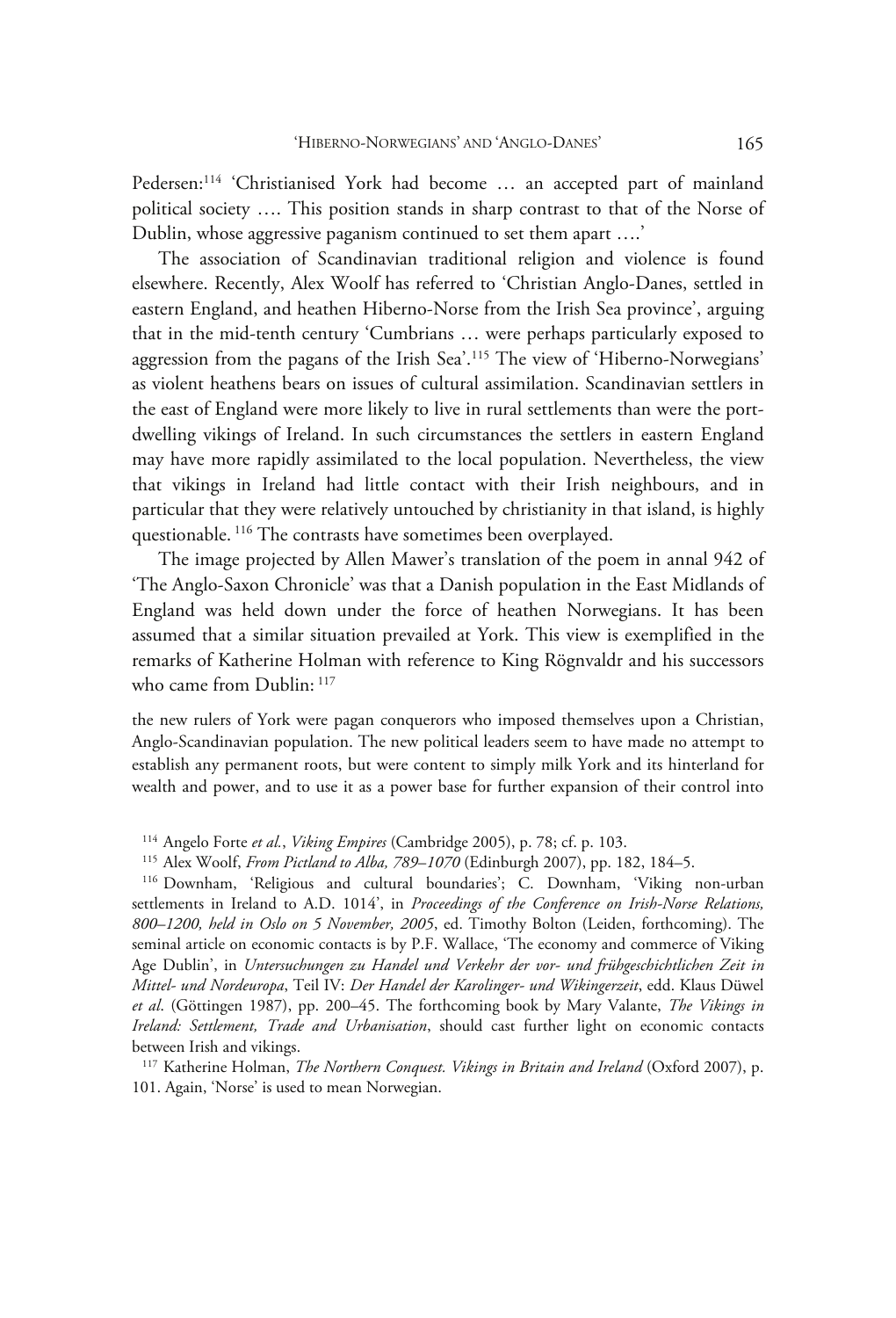the surrounding areas. The Danes who had colonized north-eastern England in the ninth century had long since been converted, had settled down to farming and trading, and were now an integral part of the political and social structures of the region. They were as keen to rid York of its new Norse kings as the kings of Wessex were.

In the next section of this article, the portrayal of kings from Dublin as driven by short-term concerns and ruling by force alone, with little consensus or legitimacy, is questioned. Although some scholars have avoided applying a theory of ethnic rivalry to viking-politics, it would discredit the evidence to rush to the other extreme and to assume that everyone of Scandinavian heritage pulled together. On the one hand it can be said that factional rivalry was intense, even within the kingroup of 'the dynasty of Ívarr' who ruled York. On the other hand, there is little evidence that the battles which raged between viking-factions were ever drawn up primarily along ethnic lines.

## DYNASTIC CONTINUITY OR ETHNIC CONFLICT?

There is ample evidence that vikings controlled York intermittently from 867 to 954. It has generally been recognised that a number of these rulers hailed from Ireland. These include Rögnvaldr, grandson of Ívarr (918–21); Sigtryggr grandson of Ívarr (921–7); Óláfr and Rögnvaldr, sons of Guðrøðr (939×944); and Óláfr Sigtryggsson (941×952). All belonged to the dynasty of Ívarr which dominated the viking-ports of Ireland during the tenth century.

Historians in Ireland have long recognised that a comparison of evidence in Irish and English chronicles suggests that a link between vikings in Northumbria and Ireland existed before 918. Most prominent among the early exponents of this view were Charles Haliday and James Henthorn Todd, working in the midnineteenth century.118 Both scholars studied in detail the mediaeval sources from both sides of the Irish Sea. Historians in Britain have tended to be more cautious in admitting these links.<sup>119</sup> The view developed in English historiography that Rögnvaldr's accession to the throne of York after the battle of Corbridge (918) was

118 Haliday, *The Scandinavian Kingdom*, pp. 24–56, 81; *Cogadh*, ed. & transl. Todd, pp. 263– 77.

119 A. Campbell, 'Two notes on the Norse kingdom in Northumbria', *English Historical Review* 57 (1942) 85–97; F.M. Stenton, *Anglo-Saxon England* (3rd edn, Oxford 1971), p. 250. Cf. Smyth, *Scandinavian York*, I.28; Mawer, 'The Scandinavian kingdom', pp. 43–50; W.S. Angus, 'Christianity as a political force in Northumbria in the Danish and Norse periods', in *The Fourth Viking Congress, York, August 1961*, ed. Alan Small (Edinburgh 1965), pp. 142–64, at 144, 164.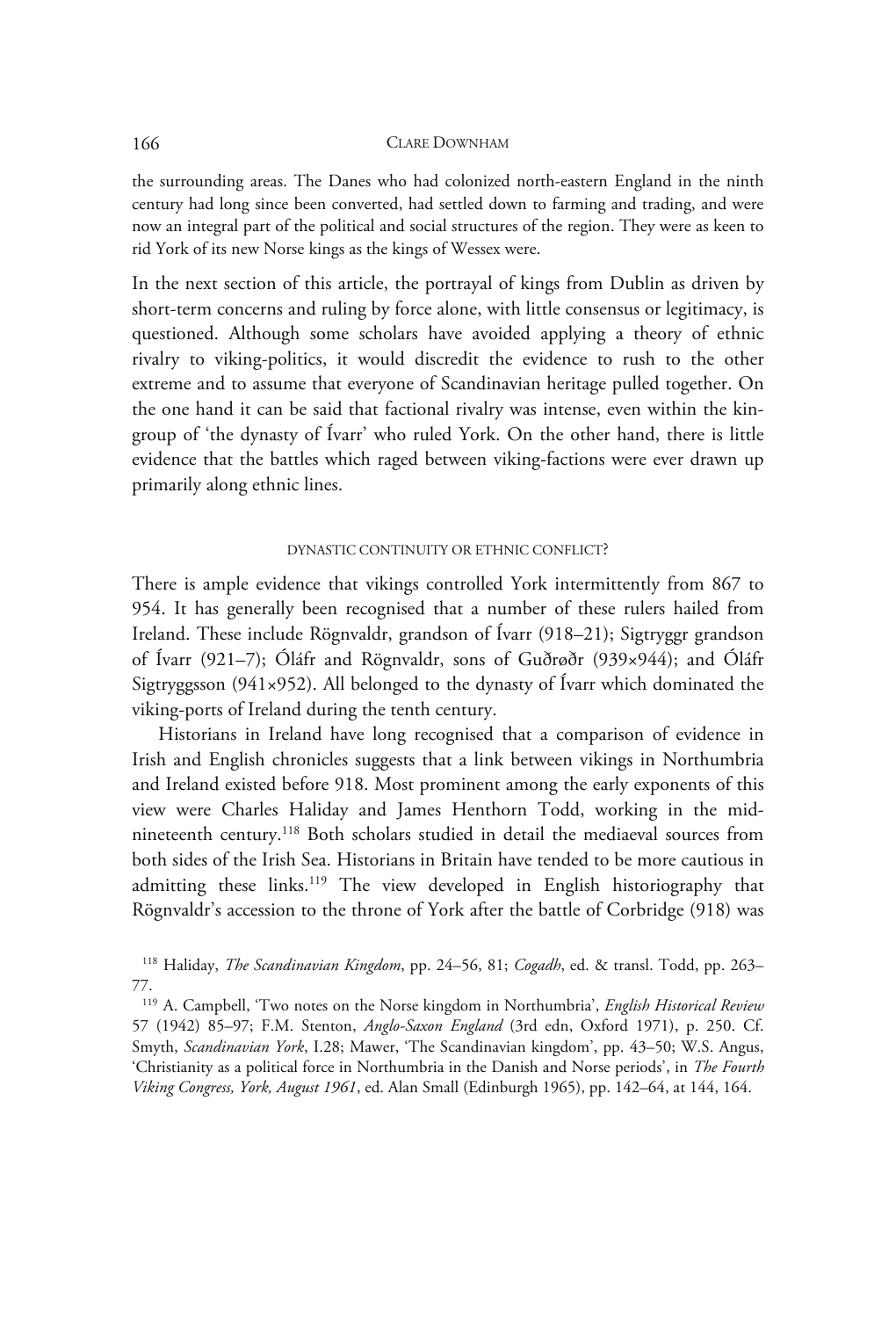an innovation. It was regarded as the imposition of foreign power by 'Hiberno-Norwegians' enforced by brutal conquest over the resident 'Anglo-Danes'.120 Alfred Smyth's volumes on the history of York and Dublin in the later 1970s highlighted the evidence that two earlier kings from Ireland, Ívarr and Hálfdan, had ruled at York from 866 to 876.<sup>121</sup> However, Smyth and others have argued that power slipped from the hands of Ívarr's kin-group following the death of Hálfdan. The subsequent history of York was regarded as a battle between two competing camps, the 'Anglo-Danes' who forwarded their own candidates for kingship, and the 'Hiberno-Norwegian' dynasty of Ívarr who sought to win back the power won by their glorious ancestor.<sup>122</sup>

The emerging idea that Rögnvaldr may have had a dynastic claim to the Yorkkingship in 918 did not therefore dampen perceptions that his rule was imposed by force over a reluctant 'Anglo-Danish' population. In a recent article, David Dumville has challenged the perception that there was a rapid interchange between kings representing 'Hiberno-Norwegian' and 'Anglo-Danish' factions. He has argued that the influence of the dynasty of Ívarr was more continuous than has often been perceived. After the death of Hálfdan, brother of Ívarr, it is unclear who succeeded to the throne of York. The next king who can be identified is Guðrøðr, who died in 895.123 *Historia de Sancto Cuthberto*, which may date from the eleventh century, identifies Guðrøðr as a slave who was purchased by the abbot of Carlisle who with divine guidance got him elected to the kingship of York. This hagiographical account cannot be regarded as factually reliable. Dumville has pointed out that the name Guðrøðr is common among the descendants of Ívarr, and that he may have belonged to that family.124 Adam of Bremen, writing in the late eleventh century, linked Guðrøðr to this dynasty, although his information was drawn from lost *Gesta Anglorum* of uncertain value.<sup>125</sup> Dumville has also pointed out that a trio of kings who led a Northumbrian army in 910 ('Eowils', 'Halfdan', and 'Ivar') all bear names which indicate their association with the dynasty of

<sup>120</sup> F.T. Wainwright, 'The submission to Edward the Elder', *History*, new series, 37 (1952) 114–30, at pp. 116, 118, 123–4, 129.

<sup>&</sup>lt;sup>121</sup> Smyth, *Scandinavian York*, I.29, 79.<br><sup>122</sup> Ibid., I.102–3, 107–9.<br><sup>123</sup> Æthelweard, *Chronicon*, IV.3 (*The Chronicle*, ed. & transl. Campbell, p. 51).<br><sup>124</sup> Dumville, 'Old Dubliners', pp. 87–8.<br><sup>125</sup> Quellen, edd. pp. 70–1 (II.25); Downham, *Viking Kings*, pp. 75–8.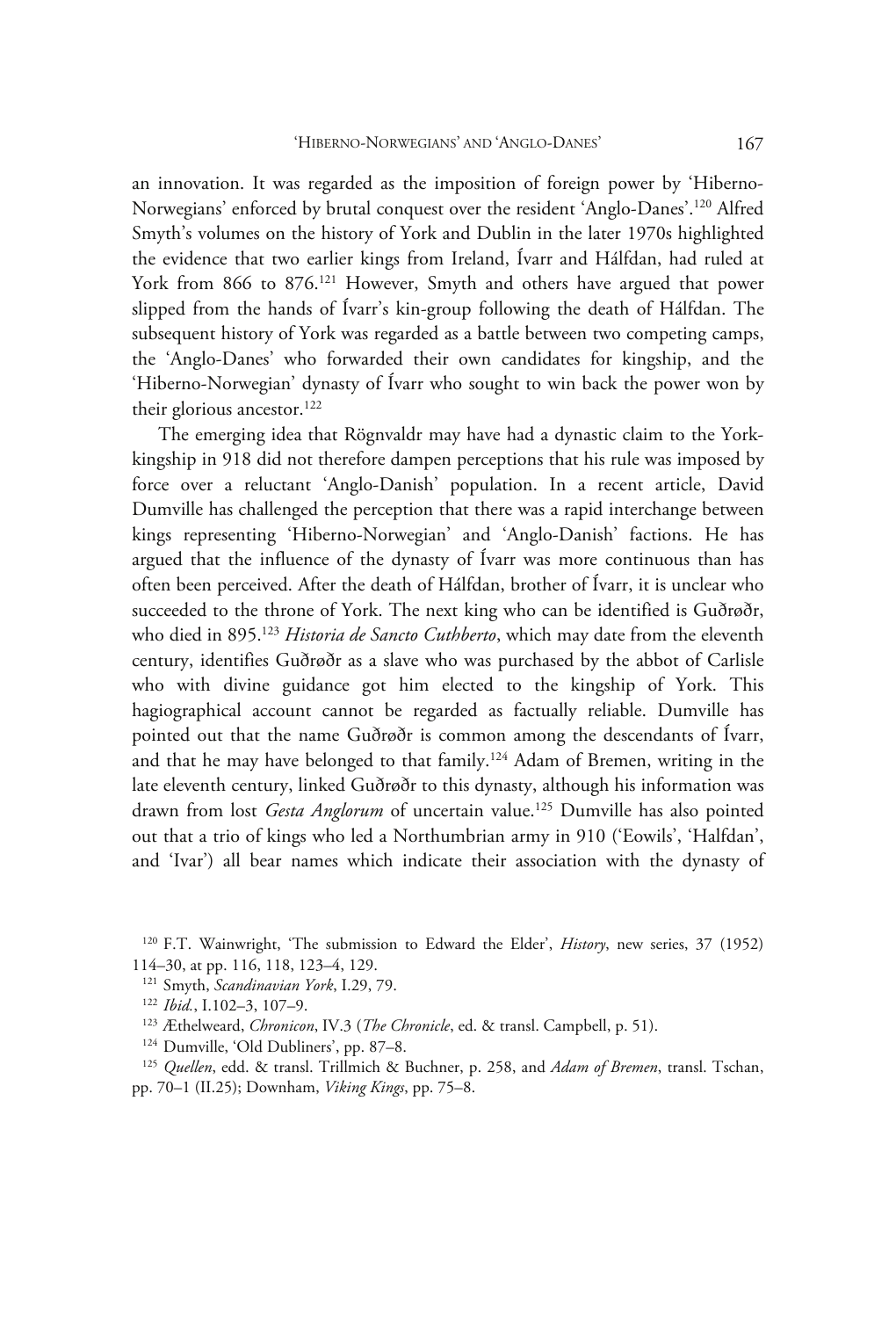Ívarr.126 Arguments have been put forward by other historians to link Sigfrøðr who reigned around 895, and Eiríkr who reigned 946×954, with the same dynasty (although, in the latter case, this is very tentative).127 Overall it seems evident that the viking-kings of York were largely members of the dynasty of Ívarr. A case may be put that some kings of uncertain origin also belonged to that family.

There is very little evidence of organised opposition by an 'Anglo-Danish' faction raising its own candidates. Members of the West-Saxon royal dynasty ruled York intermittently from about 900 until the collapse of the viking-kingdom in 954.128 They seem to have benefited from struggles within the dynasty of Ívarr in order to come to power, although there must have been a local support-base for each party to help effect these changes of government.<sup>129</sup> While there was, at different times, some support for southern rule in Northumbria, the rule of the dynasty of Ívarr could be regarded as legitimate, long-term, and backed by a large body of local supporters.<sup>130</sup>

The received wisdom that 'Anglo-Danes' and 'Hiberno-Norwegians' were opposed factions in Viking-Age England can be called into question. This gives a very simplistic picture of a complex political situation. 'The Anglo-Saxon

<sup>126</sup> *ASC.A*, ed. Bately, p. 64 (*s.a.* 910); *ASC.B*, ed. Taylor, p. 47; *ASC.C*, ed. O'Keeffe, p. 73 (*s.a.* 911); *ASC.D*, ed. Cubbin, p. 38 (*s.a.* 911); Æthelweard, *Chronicon*, IV.4 (*The Chronicle*, ed. & transl. Campbell, p. 53); Dumville, 'Old Dubliners', pp. 88–9. (Eowils appears as *Eowils* in A and *Eowilisc* in D.) 127 Smyth, *Scandinavian York*, I.33–7, 46; C. Downham, 'Eric Bloodaxe − axed? The mystery of

the last Scandinavian [*rectius* viking] king of York', *Mediaeval Scandinavia* 14 (2004) 51–77; Downham, *Viking Kings*, pp. 79, 115–20.<br><sup>128</sup> Æthelwold (*ca* 900–2); Æthelstan (927–39); Edmund (944–6); Eadred (946×948, 954–5).<br><sup>129</sup> Downham, *Viking Kings*, pp. 80–2, 88–9, 95, 99–105, 111–13.<br><sup>130</sup> Evidence for conc

merely to plunder may be seen in numismatic evidence: M. Blackburn, 'Expansion and control: aspects of Anglo-Scandinavian minting south of the Humber', in *Vikings and the Danelaw: Select Papers from the Proceedings of the Thirteenth Viking Congress*, edd. James Graham-Campbell *et al.* (Oxford 2001), pp. 125–42, and M. Blackburn, 'The coinage of Scandinavian York', in *Aspects of Scandinavian York*, edd. R.A. Hall *et al*. (York 2005), pp. 325–49. With regard to that dynasty's accommodation with the Church, see Hadley, *The Vikings in England*, pp. 192–236. For the continuity of local administrative units and assembly-sites, see D. Roffe, 'Hundreds and wapentakes', in *The Lincolnshire Domesday*, edd. Ann Williams & G.H. Martin (London 1992), pp. 32–42; A. Meaney, 'Gazetteer of hundred and wapentake meeting-places of the Cambridgeshire region', *Proceedings of the Cambridge Antiquarian Society* 82 (1993) 67–92; S. Turner, 'Aspects of the development of public assembly in the Danelaw', *Assemblage* 5 (2000), available online at http://ads.ahds.ac.uk/catalogue/adsdata/assemblage/html/5/turner.html (accessed 08/02/08).